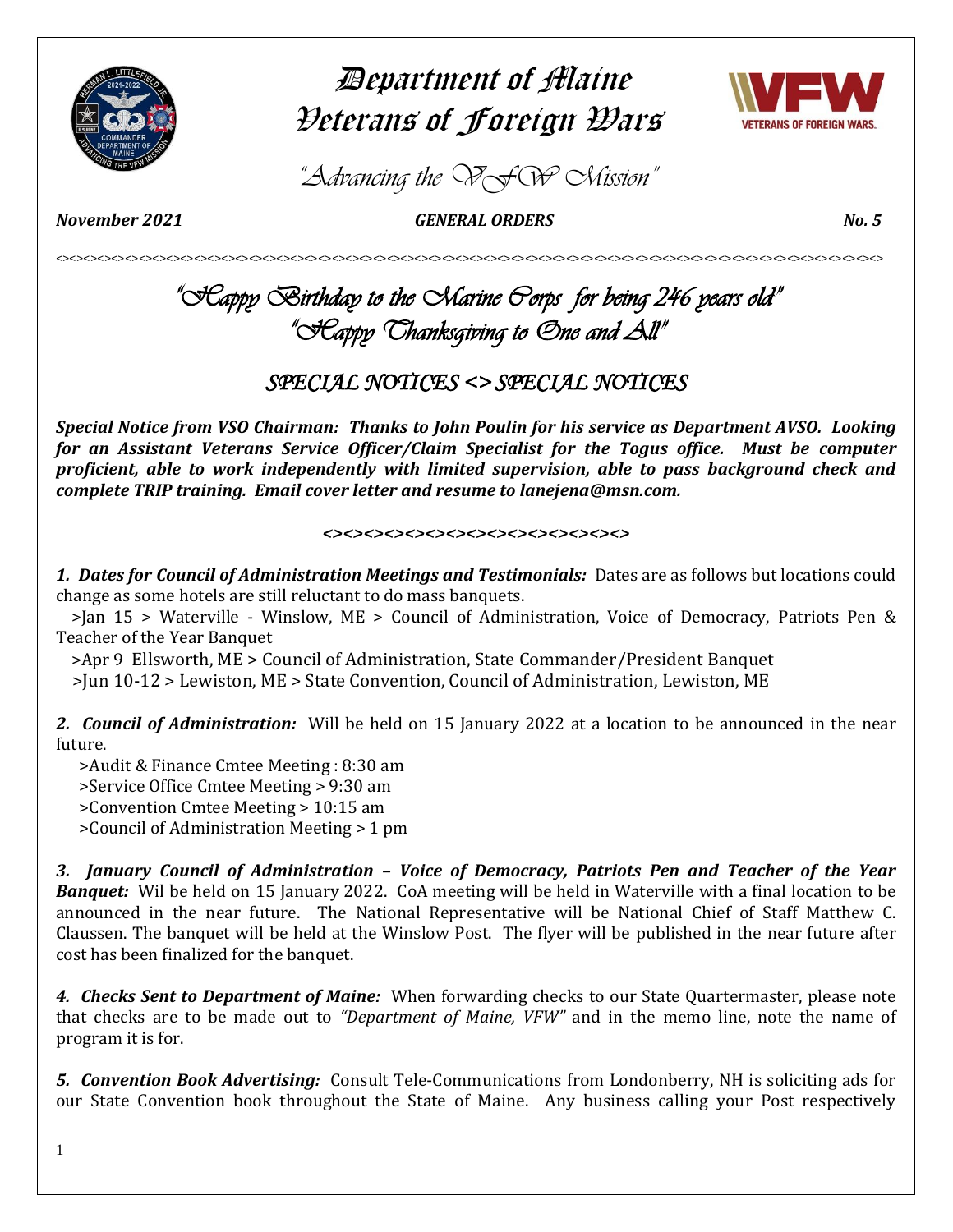inquiring about the as solicitation, please inform them that they are the sole company that sells ads for the Department of Maine.

*6. Attention to all Members:* Is directed to Section 901 of the National By-Laws, "Discipline of Members." Members who have committed offenses recognized by the Veterans of Foreign Wars of the United States may be subject to discipline action. Members are reminded that acts of Sexual Harassment, Racial or Sexual Discrimination, and all other conduct prejudicial to good order and discipline or conduct determined to be unbecoming of a member will not be condoned. In general, harassment and discrimination consists of any form of verbal, non-verbal, or physical conduct that is sufficiently severe and/or pervasive enough to have the purpose or effect of creating an intimidating, hostile, or offensive environment or otherwise interfering with another's ability to participate in VFW events. All members will be treated with dignity and respect.

*7. Attention District, Post Commanders:* Are directed to Section 703 of the National By-Laws which requires that each accountable officer is bonded with an indemnity company in the sum at least equal to the amount of the liquid assets for which he may/she may be responsible. Note: Any Posts who are bonded with a private insurance company are to forward a copy of the policy to State Quartermaster David Williams.

*8.* For the purpose of establishing continuous membership, a member may reimburse Department and National dues for all delinquent years, provided he was a member in good standing for five (5) consecutive years prior to the delinquency.

*9. District/Post Inspections:* District Commanders are referred to Section 517 of the Manual of Procedure which states that each Post shall be inspected at least once during the year. Please make sure that all Posts in your District are inspected and report them in a timely manner rather than accumulating reports. Please send reports to John J. Bouchard, State Inspector, 102 Highland Ave, Fort Kent, ME 04743-1467. A reminder that IAW Department By-Laws, Inspectors cannot insect their own Post, District Commander must appoint an inspector to complete that Post inspection.

*10. 2022 Revised By-Laws, Manual of Procedures and Ritual Book:* The 2022 manual which was revised at the 122nd VFW National Convention and effective 23 August 2021 are in stock and are to be purchased through the VFW Store at *<http://www.vfwstore.org/products/22690>* or you can order from the store catalog or call 1-833-839-8387. Cost of the books are \$ 7.25 plus shipping. Council members will receive their by-laws books as soon as they are received by this office from the VFW store.

*11. Post Commanders:* Are reminded that Section 709, Manual of Procedure – Control of Units, requires that any activity, clubroom, holding company or unit sponsored, conducted or operated by, for or in behalf of a Post, County Council, District or Department shall be at all times under the direct control of such Post, County Council, District or Department and that all money, property or assets of any kind of nature, must be placed in the care of the respective Quartermaster. All Commanders should ensure that all provisions of Section 709 are enforced.

*12.* Recent changes to the VFW National By-Laws, Manual of Procedure and Ritual establish that *Robert's Rule of Order, Newly Revised* shall be the parliamentary authority on procedural matters not governed by VFW By-Laws and Manual of Procedure . Newly revised *Robert's Rules of Order* is readily available at local bookstores and online retailers such as Barnes & Noble and Amazon. The most recent edition  $(12<sup>th</sup> Edition)$ was released this year.

*13. Section 220 of the National By-Laws, "Vacancies and Removal of Elected Officers or Committee Members" states:* "Any elected Post Officer or committee member removed, by reason of failure to pay current dues or under the provisions of this section shall not be eligible to serve in any Post office or committee in the same administrative year in which the officer or committee member is removed."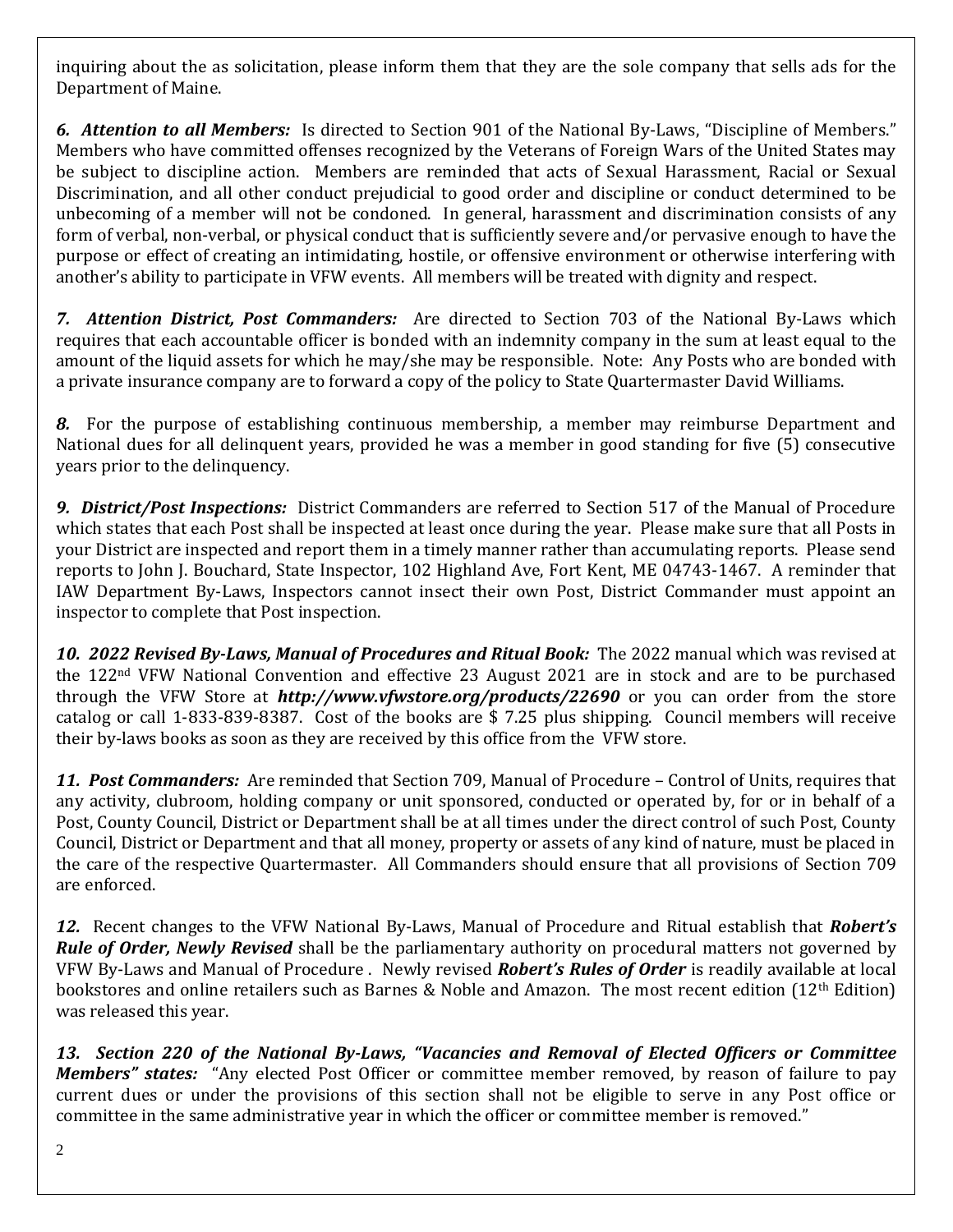*14. Post Commanders:* Sections 219 and 704 of the Manual of Procedure outline the various things for which the Post Relief Fund can be used. Several years ago, the phrase "To foster true patriotism through historical and education programs," was added to this section. This allows the Post to use the relief funds for the Voice of Democracy program or other Americanism programs that are educational. This does not include Post building projects, hall remodeling, color guard uniforms or any other expenditure that does not follow these guidelines.

# *15. Dates to Remember:*

 2 Nov > Election Day 11 Nov > Veterans Day 25 Nov > Thanksgiving Day 7 Dec > National Pearl Harbor Day Remembrance 25 Dec > Christmas Day 1 Jan > New Years Day 15 Jan > Council of Administration, Voice of Democracy, Patriot's Pen & Teacher of the Year banquet

# *16. Candidates for Department High Office 2022 - 2023:*

 Department Commander > Jennifer L. Lane > Post 1603 Department Sr. Vice Commander > John J. Bouchard > Post 9389 Department Jr. Vice Commander > Anthony R. Kimble > Post 3108 Department Quartermaster > David D. Williams > Post 1641 Department Chaplain > Kevin G. Woodward > Post 11553 Department Judge Advocate > Amy H. Morse-Meuchel > Post 6859 Department Surgeon > Teresa J.S. Drag > Post 9787 Department Surgeon > William E. Day > Post 7997 Department Surgeon > Randolph S. Michaud > Post 2599

# *17. District Meeting Dates:*

 D-2 > 6 Nov @ 1 pm > Burlington Post 1605 > Cmdr Littlefield D-1 > 7 Nov @ 1 pm > Fort Fairfield Post 6187 > SVC Lane D-11 > 14 Nov @ 2 pm > York Post 6977 > SG Meuchel D-3 > 21 Nov @ 2 pm > Harrington Post 11553 > JVC Bouchard D-10 > 5 Dec @ 1 pm > Fryeburg Post 6783 > Cmdr Littlefield D-7 > 9 Jan @ 2 pm > Mid-Coast Veterans Center, 62 Pegasus St., Brunswick > JA Kimble D-8 > 23 Jan @ 12 noon > Waterville Post 1285 > Cmdr Littlefield D-9 > 30 Jan  $\omega$  1 pm > Jay Post 3335 > QM Williams

*18. Directory Changes:* None

BY COMMAND OF:

Herman L. Littlefield Jr.

Herman L. Littlefield Jr. Commander

OFFICIAL:

Andre L. Dumas

Andre L. Dumas Adjutant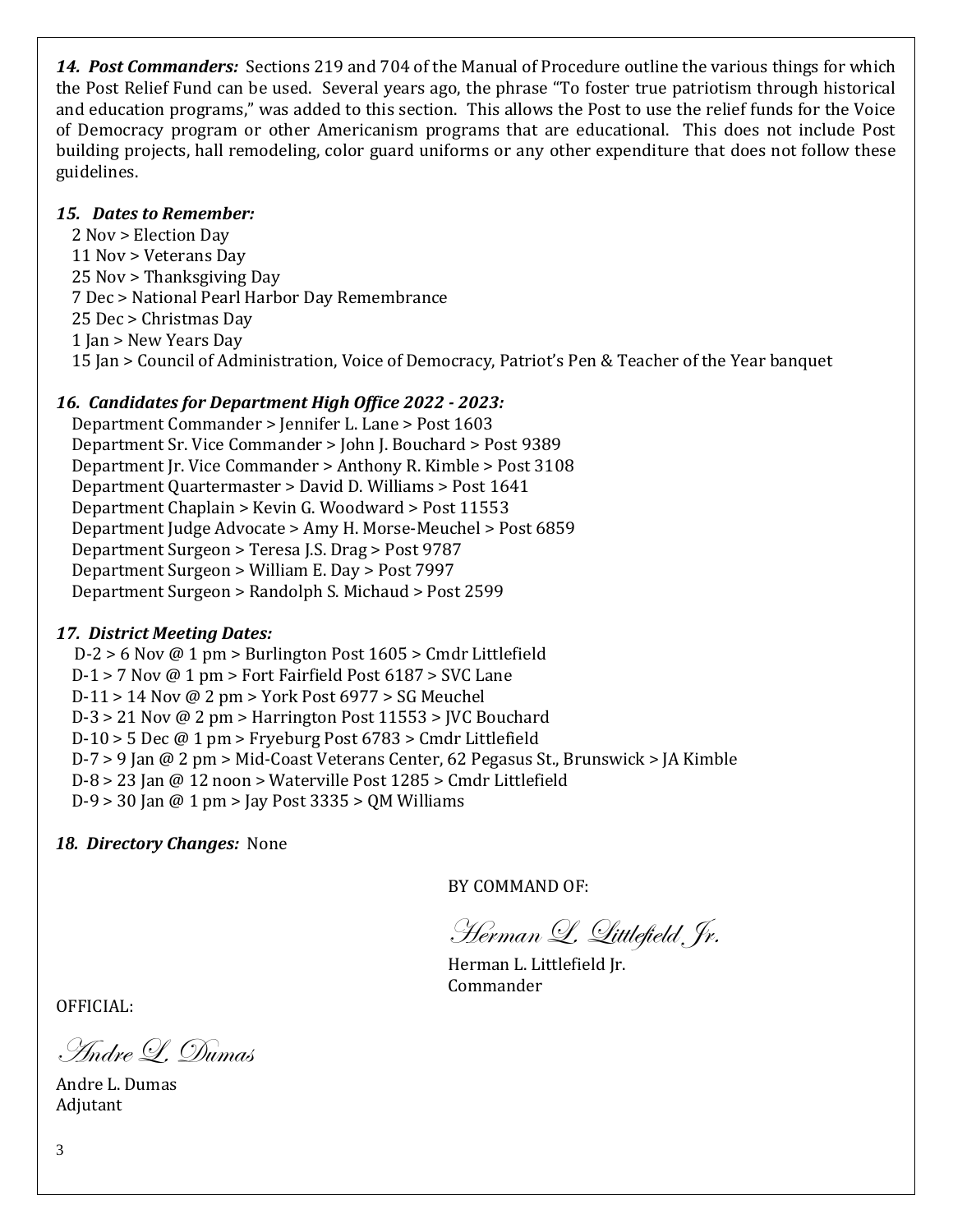

*State Commander Herman L. Littlefield Jr.*



# *Greetings to all.*

When you receive this set of GOs, the October CoA and banquet will be over. The 100<sup>th</sup> anniversary of the Department of Maine VFW banquet was a grand success. I hope all who attended had an enjoyable time. I wish to extend a big *THANK YOU* to Adjutant Andre Dumas for being our Master of Ceremony for this event, and for all his hard work in getting things ready for the event. He did a fantastic job and kept us all on track. *Thank You* to Steve San Pedro and Andre Dumas for putting together a great slide show honoring 100 years of State Commanders of our great State of Maine. Also, a *Thank You* goes out to all who searched for and loaned us many great pictures and other memorabilia from Maine's VFW history to display at the banquet. A big round of applause to everyone for all the hard work they put into making this 100 years celebration a success.

 Our National Sr. Vice Commander-in-Chief Timothy Borland was present for our October 16th CoA and the 100<sup>th</sup> anniversary banquet. He gave an inspiring speech on the state of our Department. He was impressed and states that all is well with our Department of Maine. Many Thanks to all of you who make that possible and keep up the good work.

 Membership is going fairly-well. We all need to get out and sign-up new members to make this year 100% for membership. Keep the conversations going because you never know when or where you will find an eligible member.

 I am wishing all Comrades and their families a safe and happy fall season. My advice is to prepare for winter now as it will be here all too soon. Stay safe and healthy. Please continue to practice social distancing, wear a mask and wash your hands frequently.

Loyally,

Herman L. Littlefield, Jr.

Herman L. Littlefield Jr. Commander

"Advancing the VFW Mission"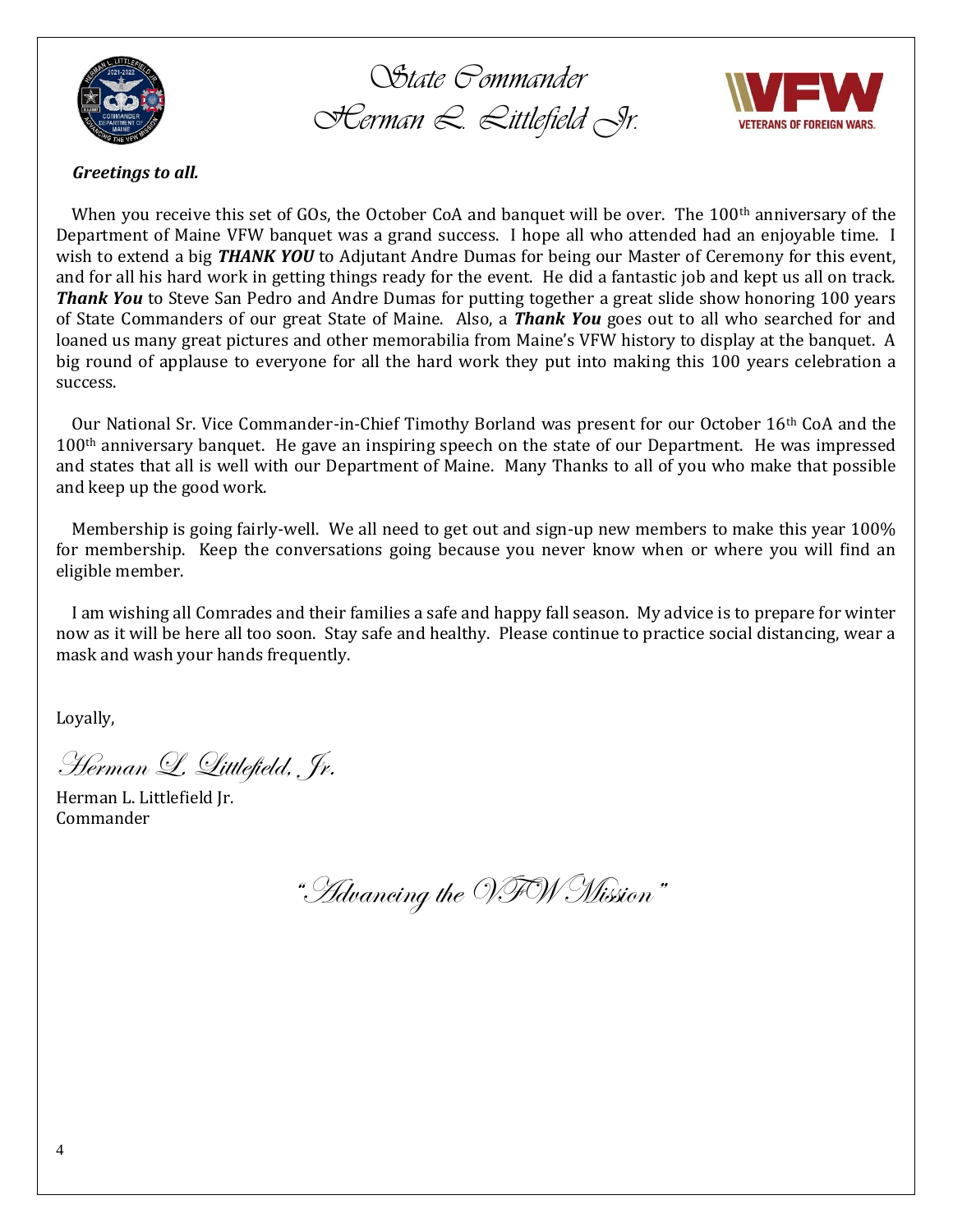

Deceased Roll Call



*Department of Maine, VFW Kevin G. Woodward, Chaplain 25 September 2021 ~ 24 October 2021 "May our Comrades Rest in Eternal Peace in Post Eternity?"*

*<><><><><><><><><><><><><><><><><><><><><><><><><><><><><><><><><><><><><><><><><><><><><><><><><><><>*

# *District 1 District 11*

9389 > KELLY, Robert R. 5744 > WEST, Franklin P. PINETTE, Ryan STONE, Earl B.

# *District 2*

1605 > LAMSON, John P. LOWE, Everett G. Sr.

# *District 3*

9779 > BEZANSON, James H. HALLOWELL, Ira H. MAGGIANI, Charles L. RICKER, Dexter C. ROBINSON, William "Billy" A.

# *District 4*

3381 > ATTEAN, Gary M. DUPUIS, Richard J. WILSON, Jesse R.

4633 > RINKS, Gordon C.

# *District 7*

7738 > HILL, Donald E.

# *District 9*

3335 > DUGUAY, Maurice L.

# *District 10*

6859 > BRAYLEY, Warren W.

10879 > GILMAN, Ralph R.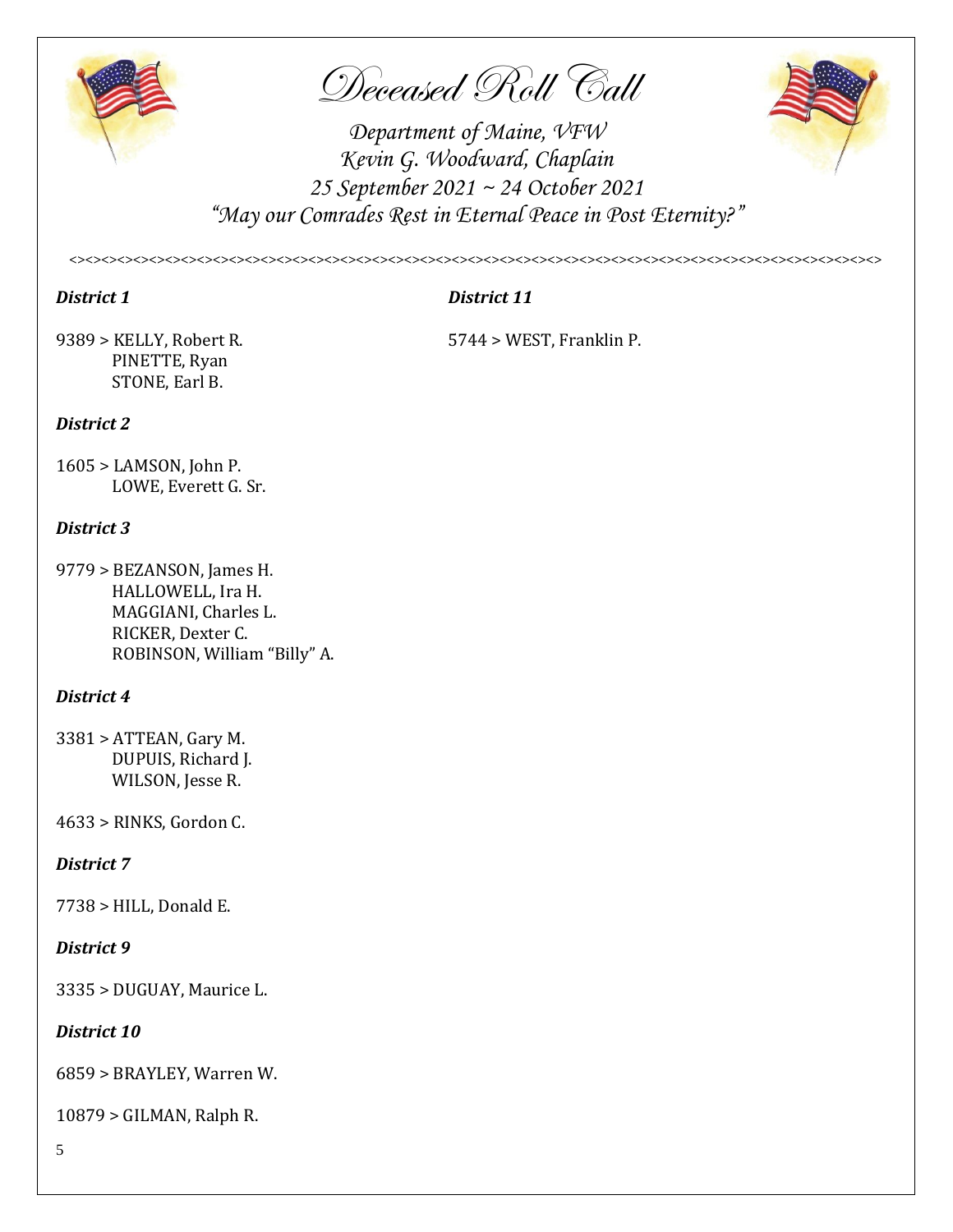

# *SENIOR VICE COMMANDER VETERANS SERVICE OFFICE ~ TOGUS BEAL's HOUSE PUBLIC RELATIONS OFFICER COMMANDERS SPECIAL PROJECT (CSP) Jenifer L. Lane*



 Greetings Comrades! Another busy month of helping Veterans and their families. I hope all is well and everyone is staying safe and hydrated. October included three Homeless Veteran stand downs, a visit from our SVCiC Tim Borland, CoA, our 100<sup>th</sup> year birthday banquet and Eastern Conference in Maryland. Keep up all the great work!

*Appointments 2022-2023:* Please see the attached list of appointed positions for the Department that I will be reviewing for next administration year as your Commander. Please email me at *[lanejena@msn.com](mailto:lanejena@msn.com)* if you are interested in filling any of these key positions. Thank you for your support!

 *Beals Hospitality House Togus:*Is still up and running and on behalf of the Board of Directors, I thank everyone for the donations. The things that we always can use is one-ply toilet paper, paper towels, water, and coffee pods. Please make sure you pass the word on our facility and that we are available for our Veterans and their families. If anyone has any questions or if you need brochures, please reach out to me. Donations should be made out to *Beals Hospitality House* and *mailed to me.*

*Public Relations:* I have seen some great coverage of all your hard work and events that have been taken place in the Department. Keep up the great work and brag about yourself – you deserve it. Please make sure that you forward your efforts to our Historian and don't forget we do have a national publication to submit to.

*Veteran Service Office Togus:*Our office is still open to appointments due to restrictions of VA Maine and COVID. We are here for you and our families. Please take in consideration that we are down to one Service Officer until we can fill the position. I have spoken to a few candidates but nothing solid. If you or someone you know is interested in filling the position of Assistant VSO, please forward my information to them.

 *Commander's Special Project:* House in the Woods is always active and is readying themselves for the hunting season. Please take the time to view their website and or Facebook page. Donations should be made out to *Dept of Maine VFW* with *Commander's Special Project* in the memo line and mailed to me.

# *\*\*\*\*\*\*\*\*\*\*\*\*\*\*\*\*\*\*\*\*\*\*\*\*\*\*\* JUNIOR VICE COMMANDER INSPECTIONS ~ POW/MIA John J. Bouchard*

*Inspections:* Went to Kansas City for a Junior Vice Commander meeting and it was interesting to learn about the vfw and leadership. It was real nice to go to the Council meeting and see everyone and a good banquet. The inspections are coming in slowly so let's get 100% for the State Commander. When you go out, wear a mask, be safe, stay warm. You all have a happy Halloween. Will be gone to Eastern state conference, be back the October 29th.

 *POW/MIA:* Don't forget to send your reports on POW/MIA to get your Post credited. Credited is the POW/MIA chair, flying the POW/MIA flag, any functions dealing with POW/MIA. Returning home with full honors are:

| >Navy Hospital Apprentice 1 <sup>st</sup> Class Keefe R. Connolly | >Army Air Forces Staff Sgt Richard G. Salsbury                |
|-------------------------------------------------------------------|---------------------------------------------------------------|
| >Army Pvt. Archie V. Fleeman                                      | >Army Staff Sgt. William R. Linder                            |
| >Army Pfc. Don D. Dowler                                          | >Navy Seaman 2 <sup>nd</sup> Class Laverne A. Nigg            |
| >Navy Fireman 1 <sup>st</sup> Class James O. McDonald             | >Army Air Forces Sgt Francis W. Wiemerslage                   |
| >Army Air Forces 1st Lt Jack K. Wood                              | >Navy Machinist's Mate 1 <sup>st</sup> Class Harold F. Carney |
| >Navy Seaman 2 <sup>nd</sup> Class Charles L. Saunders            | >Navy Fireman 1 <sup>st</sup> Class Denis H. Hiskett          |
| >Army Air Forces 1 <sup>st</sup> Lt Gabriel J. Eggud              | >Army Robert J. Herynk                                        |
| >Army Cpl. Marvin D. Actkinson                                    | >Navy Seaman 2 <sup>nd</sup> Class Joseph M. Robertson        |
| >Navy Seaman 1 <sup>st</sup> Class Billy Turner                   | >Army Air Forces 1 <sup>st</sup> Lt Alan E. Petersen          |
|                                                                   |                                                               |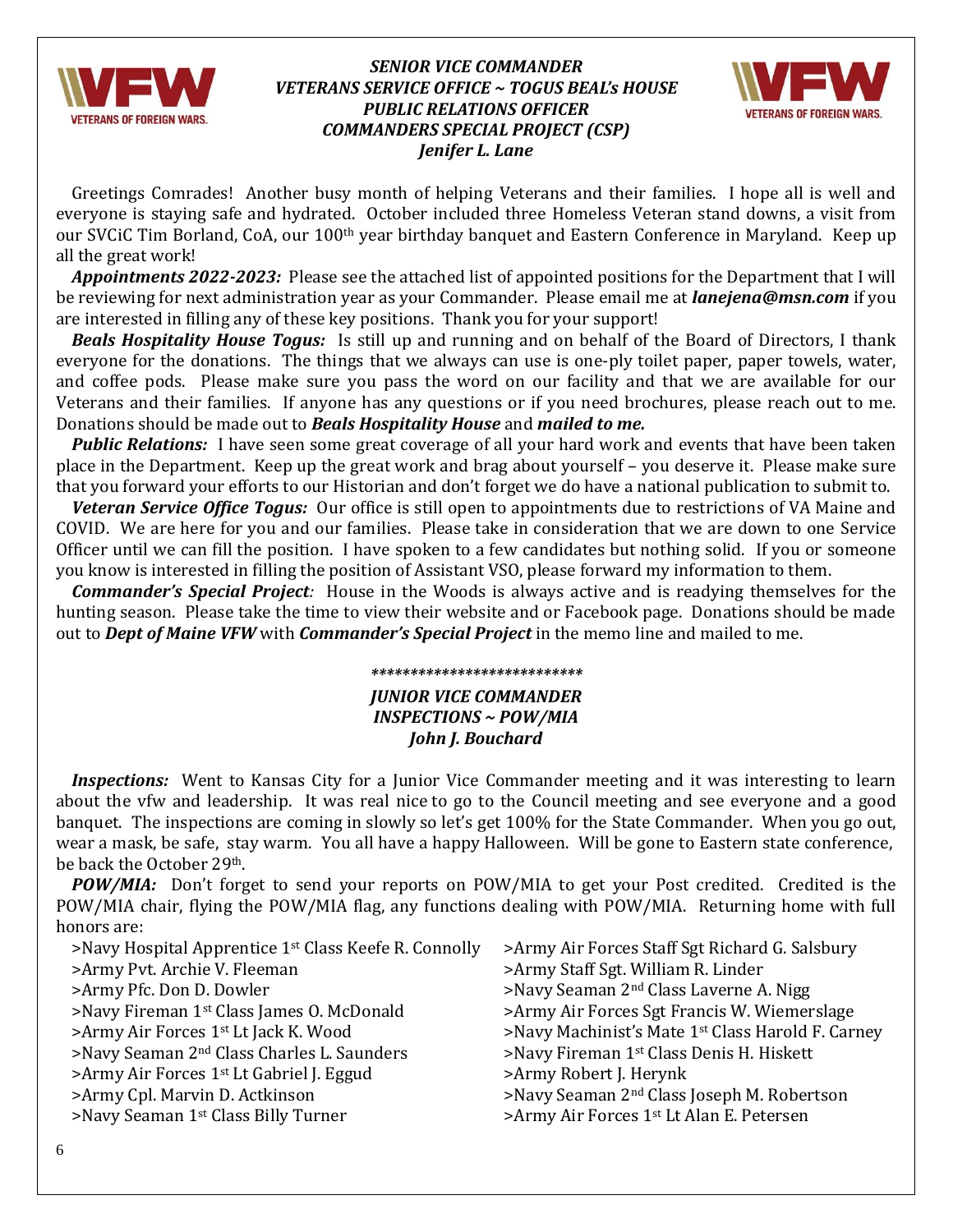>Navy Seaman 2nd Class Pete Turk >Army Staff Sgt William R. Linder >Army Pyt. Emmet W. Schwartz > >Navy Fireman 1st Class James O. McDonald >Navy Seaman 1<sup>st</sup> Class Walter C. Stein >Army Cpl. Robert C. Agard >Navy Mess Attendant 1st Class Octavius Mabine >Navy Ship's Cook 1st Class Rodger C. Butts >Navy Fireman 2<sup>nd</sup> Class Edward E. Casinger >Navy Fireman 1<sup>st</sup> Class Hal J. Allison >Army Sgt Howard R. Belden >Navy Seaman 2<sup>nd</sup> Class Harold W. Lindsey >Army Pvt Robert J. Herynk

**\*\*\*\*\*\*\*\*\*\*\*\*\*\*\*\*\*\*\*\*\*\*\*\*\*\***

# *QUARTERMASTER CHIEF OF STAFF BUDDY POPPY ~ INSURANCE & BONDS David D. Williams, PSC*

 Comrades. It was finally so nice to see people in person instead of by zoom. We all got to gather to celebrate the 100<sup>th</sup> Anniversary of the Maine VFW. It was a great evening with fun had by most. We even got a surprise visit from the Governor.

 *Bonding:* It is important that when you fill out your request for Bonding there are *TWO pages that MUST be filled out.*

 With that said from now on if not all proper paperwork is included with your request, I will return it for proper paperwork. It's nothing new, just that most QM do not seem to want to fill it out. Well, the insurance company is requesting it for bonds.

 *Poppies:* National is a little behind on filling orders, but nothing like last year. If you have ordered your poppies and it's been a while and you have not received them yet, let me know and I'll investigate it for you.

Next month GO's I'll have some information from the ESC to put out.

Had to recruit any members yet??

#### **\*\*\*\*\*\*\*\*\*\*\*\*\*\*\*\*\*\*\*\*\*\*\*\*\*\*\*\*\***

# *JUDGE ADVOCATE VOICE OF DEMOCRACY ~ PATRIOT'S PEN ~ TEACHER OF THE YEAR WAYS & MEANS Anthony R. Kimble*

It was so great seeing everyone that made it to the banquet celebrating the 100<sup>th</sup> Anniversary of the Department of Maine and the Eastern Conference in Ocean City, Maryland. Getting together in person is so much nicer than having the meetings over ZOOM and always awesome to see everyone hanging out. Many of the leaves have started to change and started to fall off the trees, making cleaning them up so much fun. Hope everyone is beginning their holiday planning with family and friends and able to celebrate in person. Please continue to be safe and stay healthy.

# *Voice of Democracy and Patriot's Pen:*

2021-2022 **Voice of Democracy** theme will be: *America, where do we go from here?* 

2021-2022 **Patriot's Pen** theme will be: *How can I be a good American?*

 The new 2021-2022 Voice of Democracy and Patriot's Pens entry forms are now available on the Maine VFW website.

Program brochure's designed to be duplicated for distribution can be viewed at:

# *[www.vfw.org/uploadFiles/VFW.org/Community/Teacher%20Award%20Brochure.PDF,](http://www.vfw.org/uploadFiles/VFW.org/Community/Teacher%20Award%20Brochure.PDF)* or ordered through the VFW Store.

 *Post Adjutants and District Adjutants:* Please ensure you are submitting your VOD and PP Post and District participation on the VFW.ORG website under the All-American Dashboard.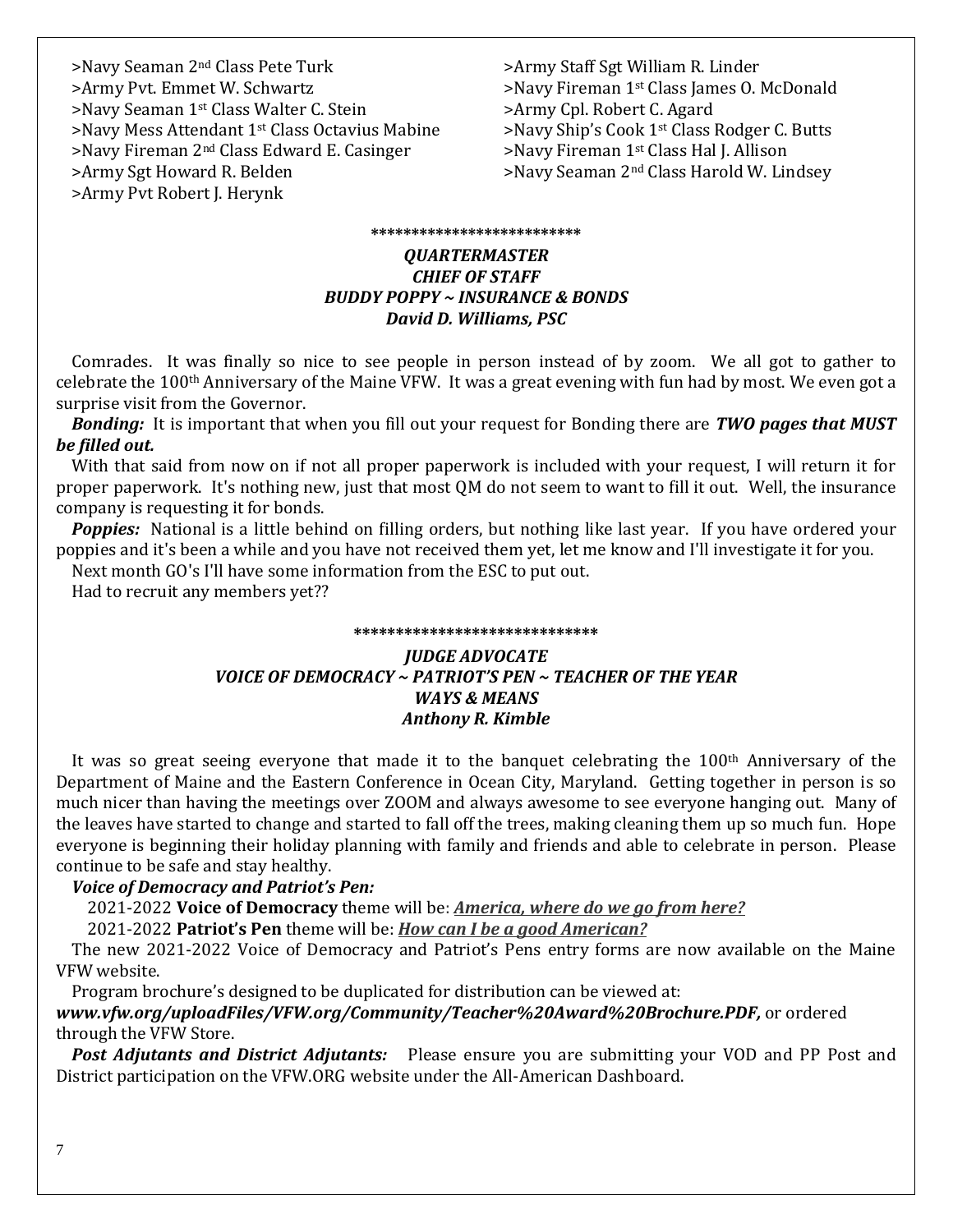When judging your entries, be sure to follow the example in Nationals Judging Criteria. For the Voice of Democracy, "*OCD*", or *O*riginality, *C*ontent, and *D*elivery. For Patriot's Pen, look for **T**heme **K**nowledge, **T**heme **D**evelopment and **C**larity of **I**deas.

 *Posts and Districts will be hitting the first two important dates this month in selecting their post and district winners for Voice of Democracy, Patriots Pen, and Teacher of the Year.* 

# **Important Dates to Remember:**

 **Voice of Democracy/Patriot's Pen**

 **1 November** > All 1st Place School Winners due to the Post for Post Judging

**15 November** > All 1<sup>st</sup> Place Post Winners due to District for District Judging

 **\*\*1 December** > All 1st Place District Winners due to Department for Final Judging

 *District to Department – One entry per District – with student's head and shoulders photo, and all personal information filled out on entry form. This applies to all entries to Department. Including your Districts posts participation report, form will be provided to be filled out and returned with your first place entry.*

 **30 December**> Completion of Department Judging

 **15 January**> Department Winners to National (Complete Package)

 *Teacher of the Year:*

 **1 November**> Teacher Nominations Due to the Posts

 **15 November**> Teacher package due to the District for Judging

 **1 December**> Teacher Packages forwarded to Department for Final Judging

 **30 December**> Completion of Department Judging

 **30 December**> District Participation Reports due to Department Chairperson

# *NOTICE!!!* **Requirements for Teacher of the Tear Entries**

Completed Teacher VFW Entry Form

Nomination Letter (Up to 350 words)

Teacher Resume (1 page up to both sides)

Up to five (5) pages (both sides) of supporting documentation

A good quality head and shoulders Photo

 *Ways and Means:* The tickets have been mailed to all post and district commanders please work on selling these tickets during any post events. We are going to be going with the same prizes as last year, 1<sup>st</sup> Prize \$500, 2nd Prize \$250, 3rd Prize \$100. Please mail your ticket stubs and monies collected to me: Anthony Kimble, 64 Bayview Dr, Northport, Maine 04849. Make all checks out to Department of Maine and in the memo line put Ways and Means.

#### **\*\*\*\*\*\*\*\*\*\*\*\*\*\*\*\*\*\*\*\*\*\*\*\*\*\*\*\*\*\***

### *SURGEON HISTORIAN ~ STUDENT VETERANS OF AMERICA (SVA) Amy Morse-Meuchel*

 *Historian:* Maine History: In November 1921, The first edition of the Portland Press Herald was published. It is a merger of the former Portland Herald and the Portland Daily Press, which was founded in 1862. National History: Veterans Day originated as "Armistice Day" on Nov. 11, 1919, the first anniversary of the end of World War I. ... Unlike Memorial Day, Veterans Day pays tribute to all American veterans—living or dead—but especially gives thanks to living veterans who served their country honorably during war or peacetime.

 *Surgeon:* The time is NOW to get your flu shot. Many of you may be holding blood drives and supporting safety in some way, however, I have only received a handful of reports. Make sure you are reporting your activities for credit. They can be sent to me electronically, mail or handed to me at the CoA's. COVID-19 Booster shots are available. 190 million in the United States have been vaccinated. November is Pancreatic Cancer Awareness Month and Military Family Month. Stay Safe, Stay healthy.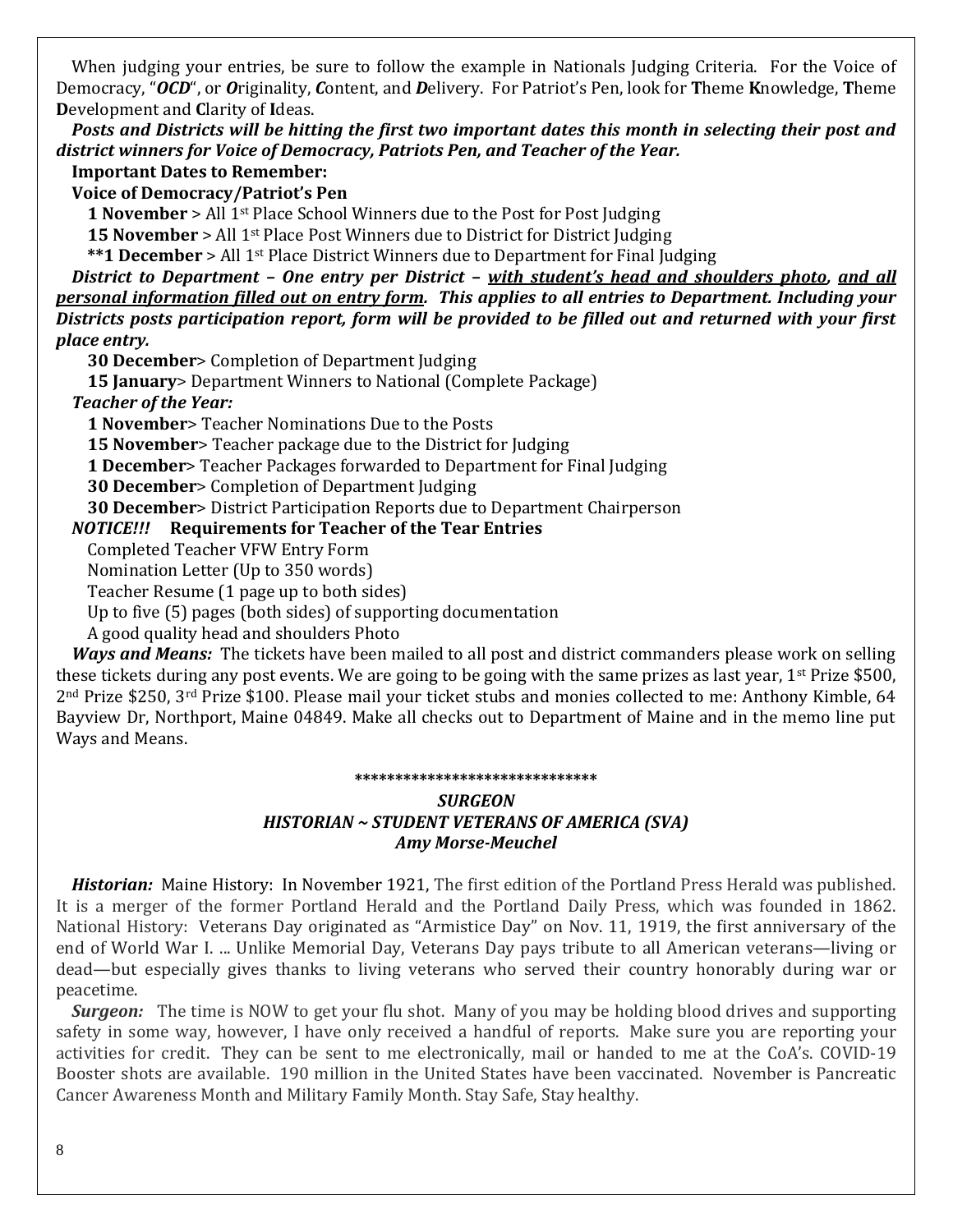# **\*\*\*\*\*\*\*\*\*\*\*\*\*\*\*\*\*\*\*\*\*\*\*\*\*\*\*\*\*\*** *CHAPLAIN MAINE OFFICERS LEADERSHIP DEVELOPOMENT (MOLD) WREATH ACROSS AMERICA (WAA) Kevin G. Woodward, PSC*

 I would like to wish all Comrades and their families a *"Happy Thanksgiving".* Another important day this month is Veterans Day.

A Prayer for Our Veterans Oh God, Our Heavenly Father, You have blessed us with brave men and women who are willing to defend our freedom. May your protection and grace surround them each day. Let your healing hand be upon those who suffer wounds and injuries. May those who have made the ultimate sacrifice rest forever in Your Holy Presence. Comfort the families who mourn and are left to remember the precious lives of their loved ones. Help us to honor and support them. Let us ever be mindful of each sacrifice made on behalf of the American people by our sons, daughters, husbands, wives, mothers, fathers, and friends. Amen.

 *WAA:* Wreaths America Day December 18, 2021. The mission to *Remember, Honor and Teach* is carried out by coordinating wreath-laying ceremonies at Arlington National Cemetery, as well as over 2700 additional locations in all 50 U.S. States, at sea and abroad. Please become a part of this mission to honor our fallen Comrades and help the Department with your sponsorships. As we draw close to the end of the year, I am in hopes that everyone will take some time and obtain some sponsorships for this important program. Please send sponsorships to: Kevin G. Woodward, 9 Johnson Lane, Machiasport ME. 04655. *ME0016P* is the Department ID number and should be placed in the memo field of your check. You can also do a sponsorship online.

*https://www.wreathsacrossamerica.org/pages/20060/Overview/?relatedId=14720&modSw=donate*

# **\*\*\*\*\*\*\*\*\*\*\*\*\*\*\*\*\*\*\*\*\*\*\*\*\*\*\*\*\*\*** *IMMEDIATE PAST STATE COMMANDER SCOUTING Michael K. Davis, IPSC*

 Three new Post supporting Scouting this month. Post 9437 helping a Scout make shadow boxes, Post 4633 donating their hall for Cub Scout meetings and Post 6859 donating \$250 to help a Scout with their Eagle project.

 The following posts are reported in Scouting for 2021 – 2022 > District 4 > 4633, District 6 > 9437, District 10 > 6859, 10643, 10879, District 11 > 9935, 9394 ,109, 5744.

 Scouts who are registered, active members of a Boy or Girl Scout Troop, Venturing Crew, or a Sea Scout who have received the Eagle Scout Award, Girl Scout Gold Award, Venture Summit Award or Sea Scout Quartermaster Award are eligible for the Scout of the year.

Scout of the Year dates: Deadline for entry to VFW post is March 1st

Deadline to Department April 1st (Posts should notify District of submissions)

Deadline to National Headquarters May 1st

 My desire and goal is for all Posts and Districts to seek out applicants to work with and submit them to me for consideration. I should receive applicants from each District.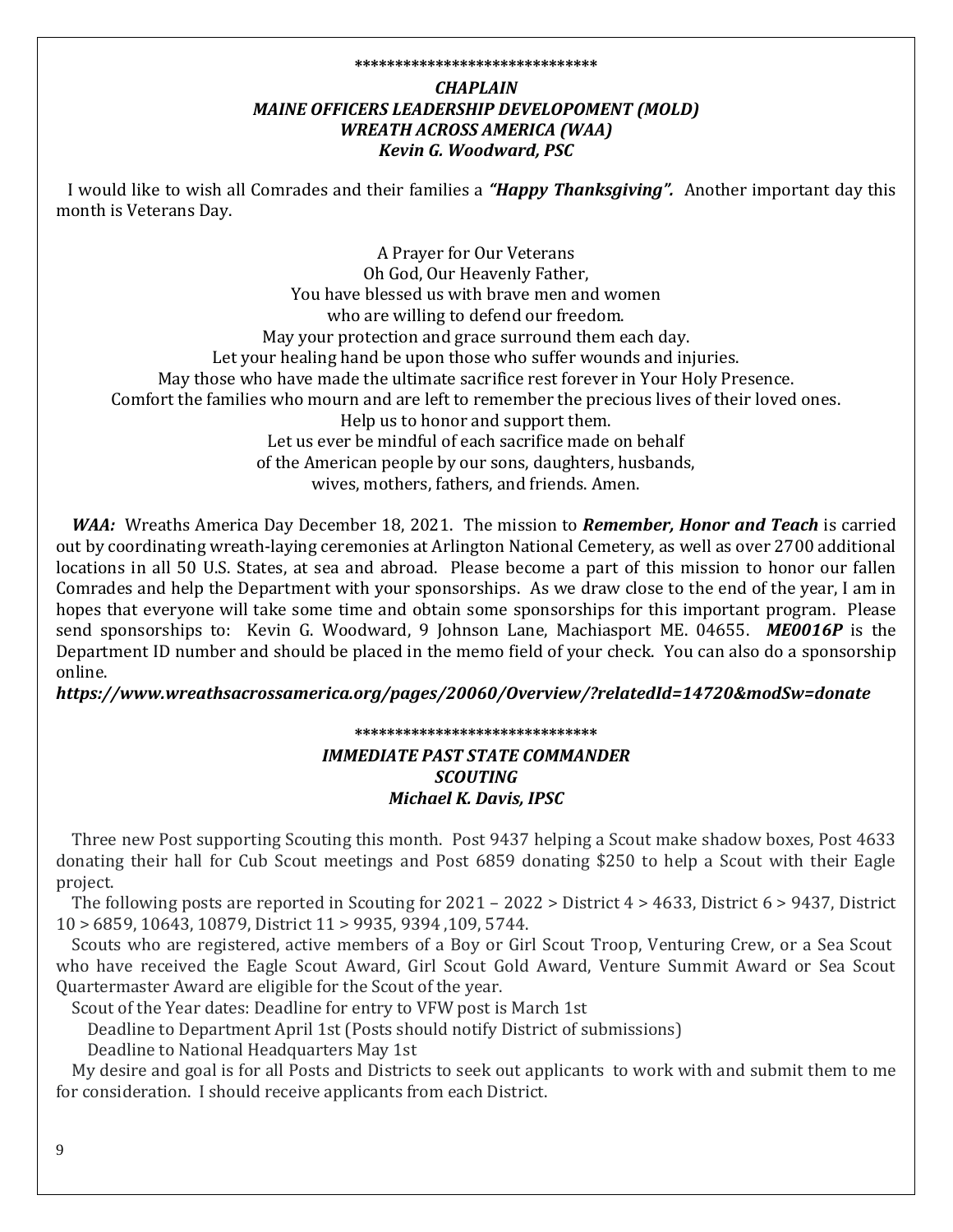If you know of a scout that has completed his Eagle project and will be awarded Eagle rank, contact me. I have certificates that the Department can award to those Scouts.

#### **Boy Scout Web Page**

# **Pinetree Council** *[https://www.pinetreebsa.org](https://www.pinetreebsa.org/)*  **Kathadin Council** *[https://www.katahdinareabsa.org](https://www.katahdinareabsa.org/)* **Girl Scouts of Maine**

# *[http://www.girlscoutsofmaine.org](http://www.girlscoutsofmaine.org/)*

 Scouting reports may be mailed to me at 135 Conant Ave., Auburn, ME 04210. If you submit your community activities on-line at the Post website, I will receive them. If you do not see credit in the GOs, please contact me.

#### **\*\*\*\*\*\*\*\*\*\*\*\*\*\*\*\*\*\*\*\*\*\*\*\*\*\*\*\*\*\***

# *NATIONAL COUNCIL MEMBER, MAINE MEMBERSHIP LEGISLATIVE ~ MAINE VETERAN'S HOMES (MVH) Steven J. SanPedro, PSC*

 Comrades: I want to take this time to wish everyone a Happy Thanksgiving! After the last couple of years, we all have something to be thankful for!

*National Council Member, Maine:*We recently had the Senior Vice Commander-in-Chief Tim Borland visit our Department. I had the privilege to join our Senior Vice Commander Jennifer Lane as we showed him what Maine VFW does for its Veterans. First, he attended our CoA and the 100<sup>th</sup> Anniversary Banquet. Then he visited 5 Posts, the Southern Cemetery, the Heroes Wall at Volk Packaging, the new Augusta Veterans Home, the Portland Headlight, L.L. Beans and finished up with a Homeless Veterans Standdown at the Lewiston CBOC. Overall, it was a good visit and many people commented on the many stories he shared with them.

*Legislation:*I met with all of Maine's Legislators via Zoom for the VFW Virtual Legislative Conference on 27-29, September. I discussed the following topics: Toxic Exposure, Dependency and Indemnity Compensation (DIC) increase, Economic Opportunity, Concurrent Receipt for Chapter 61 Veterans and Health Care. They all understand our concerns about these issues. Most of them have already co-sponsored the bills or will soon. Senator Collins staff wanted some details of the VFW survey taken so I put them in contact with our DC office to get that information. I will continue to follow up on these issues and ensure they support us through the process.

 *Membership:* The Department is currently sitting at 81.27% with 6189 Members which is an increase of 2.44% and 186 Members. We need 1426 Members to reach 100%. We have increased our New Members by 2 and decrease our Reinstated Members by 43 from this time last year. We are all recruiters and we must Retain, Reinstate and Recruit Members. We have 8 Posts that has completed a Recruiter Event and submitted the proper paperwork to me. Make sure you read and understand the 2021-2022 Membership Program. If you have any questions on Membership, please contact me at 207-894-5260 or email me at *sanpedro105@roadrunner.com*

*Maine Veterans Homes:*The Homes continue to work hard on keeping the COVID-19 virus out of the homes. When it does get in, they have managed it well to ensure it doesn't spread. The vaccination rate for the residents and the staff continues to be among the highest in the state. A big Congratulation goes out to the Bangor Home who was just awarded the Gold Quality of Excellence at a National level. They are the third Home to earn this in the entire State and the other two are also from the Maine Veterans Homes. This is a great honor that they should be very proud of. The new Augusta Home is still making progress. The residents from the old home have toured the new home and have already picked their rooms. They are pleased with the new Home and look forward to moving in. I want to Thank everyone at the Homes as they are truly living up to their motto of *"caring for those who served!"*

#### *"ADVANCING THE VFW MISSION"*

**\*\*\*\*\*\*\*\*\*\*\*\*\*\*\*\*\*\*\*\*\*\*\*\*\*\*\***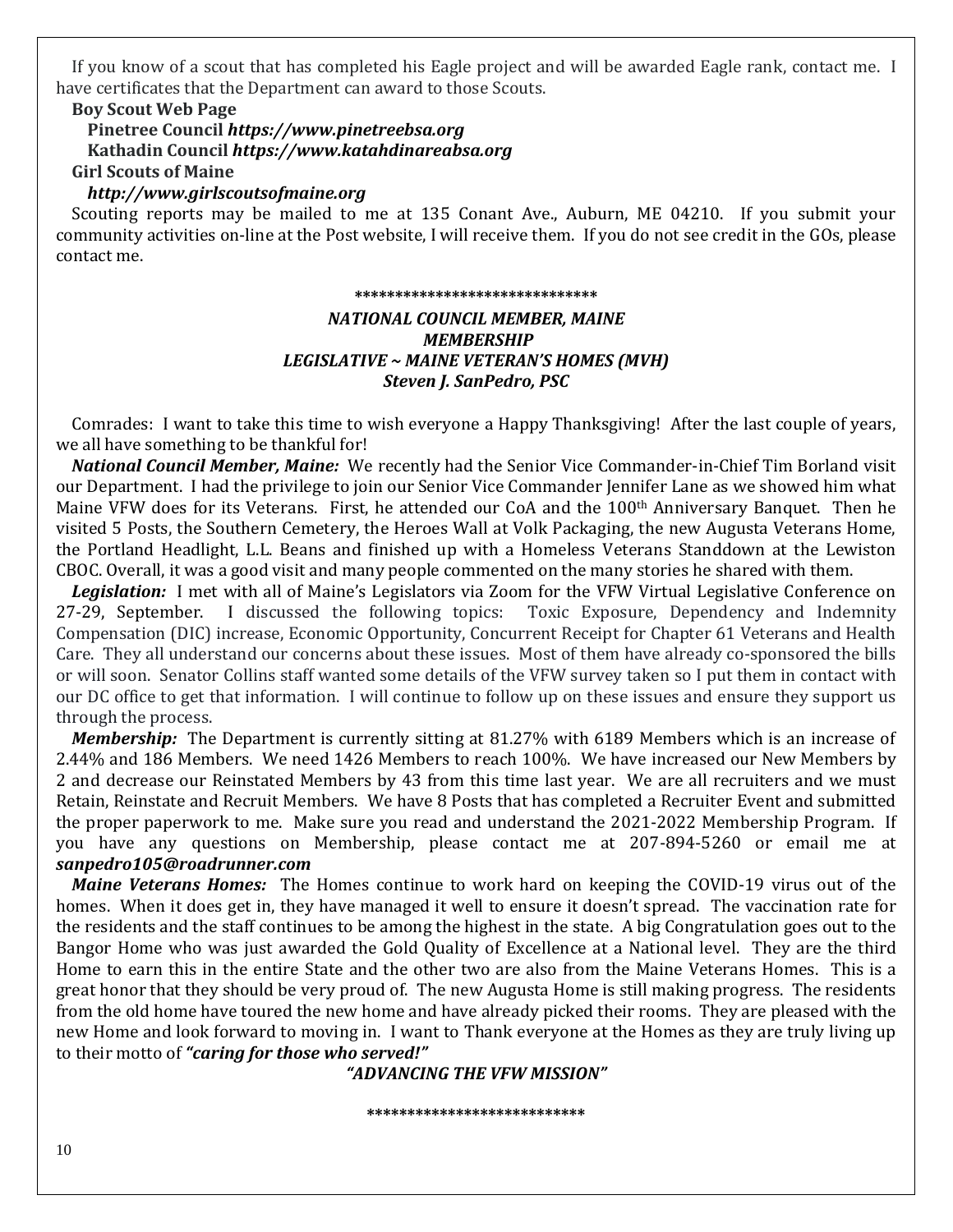# *AMERICANISM/LOYALTY DAY Michael A. McInnis, Chairman*

We have now entered into the halfway point for the reporting year for community activities. So far, we have about a little above half of our Posts that reported in Americanism/Loyalty Day Programs.

 *Americanism:* All Posts should be reported in Americanism. If you fly an American flag at home or at your Post, marched or participated in a Parade, Holiday Parade or Program. Please report any/all programs completed either in person or on social media.

 *Loyalty Day:* All Posts should be reported in Loyalty Day. All Posts & Districts have held meetings. A Loyalty speech for you to use was sent to all Posts by Department Adjutant Andre Dumas. Many of you may not have held meetings, you can report if you participated by placing the Loyalty Day Speech on your social media. Please report any/all programs completed either in person or on social media.

# **\*\*\*\*\*\*\*\*\*\*\*\*\*\*\*\*\*\*\*\*\*\*\*\*\*\*\*\*\*** *AUDIT & FINANCE DEPARTMENT GRANTS Alfred E. Michaud Sr., PSC*

 The Audit and Finance Committee will meet at the next COA. G*rants:*

 **Homeless Veterans Grant:** Through the Department of Labor \$ 10,000.00 approved, in process of closing grant**.** 

 **State of Maine VSO Grant:** \$ 60,000.00 funds are starting to trickle in.

 **VA Transportation Grant:** The **\$ 40,000.00 has been approved in process of closing previous grant. State Homeless Veterans Grant:** We have had no info passed on if we will receive any this year so far.

#### **\*\*\*\*\*\*\*\*\*\*\*\*\*\*\*\*\*\*\*\*\*\*\*\*\*\*\*\*\*\*\*\*\*\*\***

#### *CREDENTIALS Arthur J. Roy, PSC*

Wanted all District Commanders to send all Posts a copy and explain that this convention must get all reports in the right way to vote.

I hear that many Posts haven't even completed getting their trustee reports in for the 1<sup>st</sup> quarter. Please let's all not all start off wrong and fight this as these are the by-laws and if not followed, we stand to lose everything. It really isn't hard to follow these and if help is needed, David Williams hasn't ever turned any Quartermaster down. Department Officer should help their Posts and Districts as most of us have been there. Right?

 *Voting at Department Convention:* Department By-Laws, Article V, Section 5: *Section 5.*The following rules and regulations shall govern voting at Department Convention.

 (a) The list of Post Delegates and Post Alternates (Consisting of 1 per 30 members) to be honored must bear signatures of both the Post Commander and Post Adjutant and be submitted to the Credentials Committee Chairman.

 (b) At time of voting, the comrade casting the vote will have to announce his/her name for purpose of checking authenticity. This check shall be made by the Credentials Committee during roll-call vote.

 (c) The Post Commander must be present and registered in order for his/her vote to be cast. In the absence of the Commander, the Senior Vice Commander may register in his/her place. In the absence of both the Commander and Senior Vice, the Junior Vice Commander may register.

 (d) The Chief Teller will submit to the Department Adjutant one certified report, signed by the tellers, of the vote tallied following each rollcall taken and said tallies (report) will be retained as a part of the Convention Records.

 (e) Registration of Post Delegates and Alternates will close at 10:00 am on the day of the election of Department Officers to allow the Credentials Committee time to make official tabulations.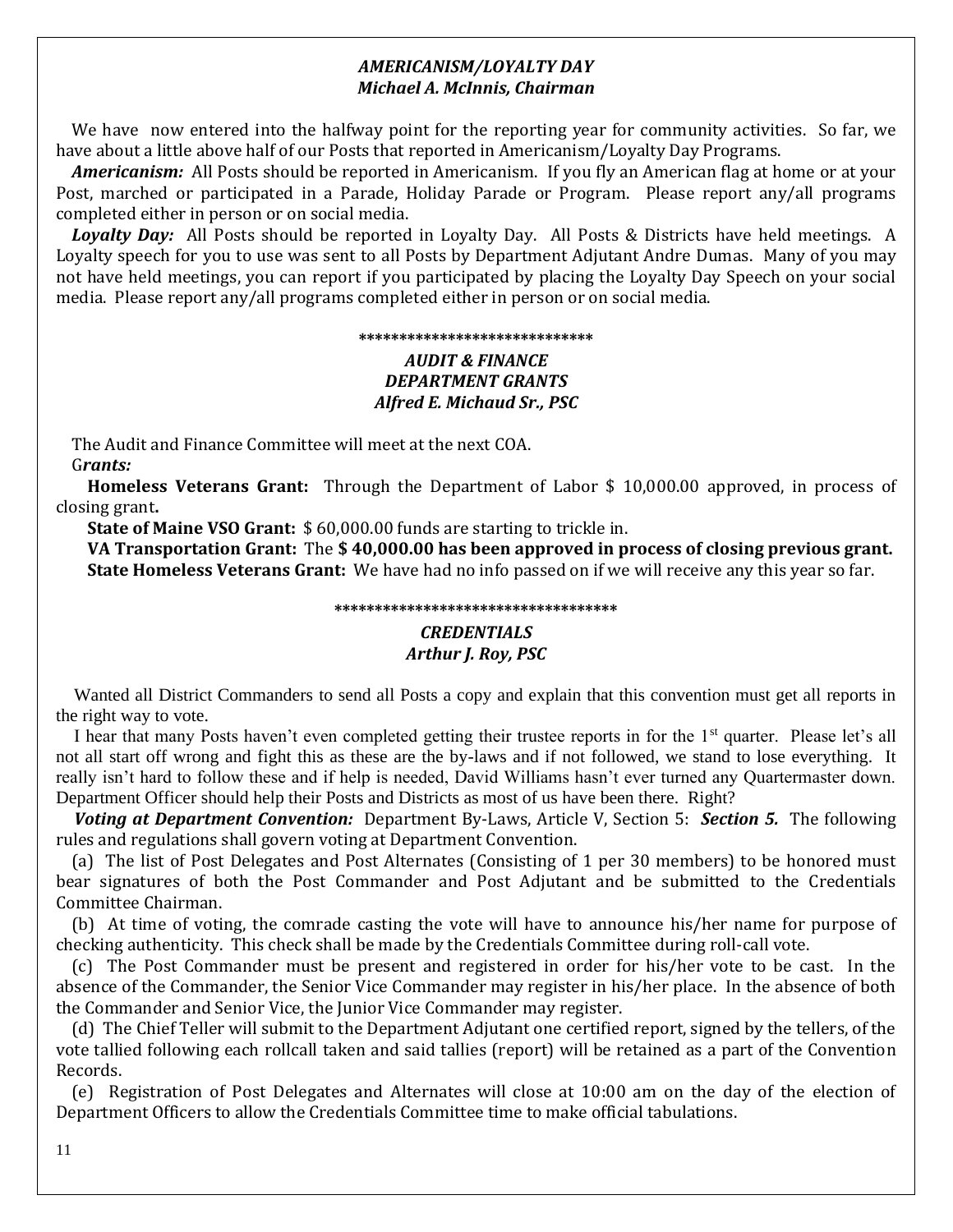(f) A rollcall of a Post vote as cast by authorized Post delegates may be challenged at the call of any three officers or delegates representing three different Posts or any one member of the Credentials Committee.

 (g) All monies owed to the Department, Trustee Report, Post Inspections, Copy of Bonding must be in the hands of the State Quartermaster prior to being eligible to vote. All Posts and Districts are also required to be incorporated.

#### *"All Reports must be completed on time and sent to State Quartermaster"*

#### **\*\*\*\*\*\*\*\*\*\*\*\*\*\*\*\*\*\*\*\*\*\*\*\*\*\*\*\*\*\*\*\***

# *HOMELESS VETERANS VETERANS CEMETERY SOUTH ~ ASSISTANT LEGISLATIVE (Augusta) MEMBERSHIP RECRUITER (South) James E.N. Bachelder, PSC*

 *Homeless Veterans:* Stand-Downs: We were able to help 19 veterans with the 3 Stand-Downs. There were 16 Veterans in need that were helped with clothing and boots from other funding streams. Last year, the Bangor event had 10 homeless Veterans. This year there were 2 Veterans and only one of them was actually homeless. The Bureau of Veterans' Services is looking at what happened. Caribou had 7 Homeless Veterans plus 7 in need and Lewiston had 11 homeless Veterans with 8 in need attend this year.

We are receiving donations from several Posts from \$25 to \$200.00, "Thank You". These funds are needed because we are without the VAVS \$ 7,000 we used at each Togus Stand-Down. The casino table game cascade is almost nonexistent. That was from \$1,200 to \$ 7,000 per year.

 All the receipts and After-Action report needed by the US Department of Labor are complete and either emailed or sent USPS to Al and Dave. We purchased \$ 10,118.04 worth of clothing and boots this year.

 *Maine Veterans in Need:* We have been receiving donations towards the Welcome Kits. The Maine Disable American Veterans is in the lead. If you can't put together a complete kit, you can donate to the building of a kit. The AMVETS Ladies Auxiliary is working on building several kits.

 The 100 Veterans Challenge is going very well. The original goal was to have 100 Homeless Veterans housed by Veterans' Day on November 11<sup>th</sup>. This may be achievable. Please, look into helping these Veterans have a comfortable home.

 The kit list was in the September GO's. You can see it on the Department website. You can print pages 22 and 23 to a pdf file and print all the copies you need. Please look at the list and see what your Post can do to help our Veterans in need.

 *Homeless Veterans Action Committee:* We were not able to attend this month because of the Caribou Stand-Down. When the minute come out, we'll be able to let everyone know what's their doing now. We don't have a copy of the September BNL but we know the total number of Homeless Veterans is lower than in August.

 If you have any questions, please feel free to contact me at *james.bachelder@metrocast.net* or call 432-7127 between 9 am to 9 pm.

 *Veterans' Cemetery South: POW-MIA Memorial:* We had 3 more tablets added to the Memorial. We are hoping to have a dedication in Spring 2022.

 *Committal Shelter retrofit:* We expect this to cost around \$ 30,000.00 and are making some progress. We have a new fundraiser. She is working with the city and town leaders to continue the local support.

 *Committals:* We were notified about 2 Veterans that were without any family to organize and attend a ceremony. The community came together and had several people attend a respectful ceremony for each fallen brothers.

 *Assistant Legislative (Augusta):* If you are 100% P&T, you will not have to pay excise tax on your vehicles. Not just your primary vehicle but all the vehicles in your name. Check with your towns clerk.

**\*\*\*\*\*\*\*\*\*\*\*\*\*\*\*\*\*\*\*\*\*\*\*\*\*\*\*\*\*\***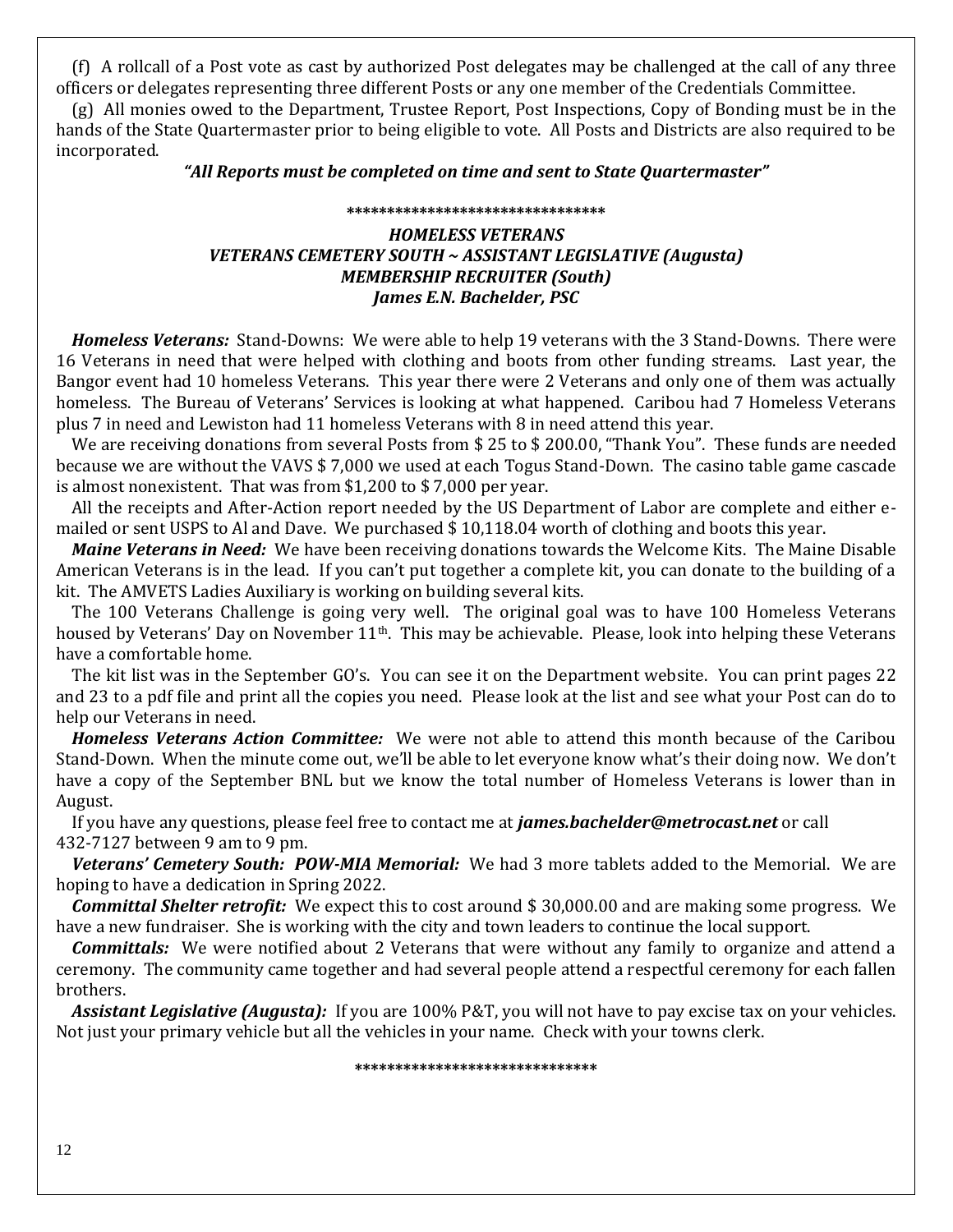# *HOSPITAL/VAVS Michael W. Blair, Director*

Total donations for the month of October 2021 were \$ 1,050.00.

\$250.00 will be used to buy Bingo Coupon Books.

The remaining \$ 800.00 will go to Hospital/VAVS to be used as needed for care of Veterans.

 At this time, 14 of 49 Posts have met the Activities Program for Hospital/VAVS donations. Your donations need not be large.

 All money is used to help needy Veterans. Your donation will be used in any area that your Post chooses. Thank you,

#### **\*\*\*\*\*\*\*\*\*\*\*\*\*\*\*\*\*\*\*\*\*\*\*\*\*\*\*\*\***

#### *NATIONAL HOME Teresa Drag, Chairperson*

Contributions continue to trickle in. Keep them coming! The National Home is doing good work. Received donations from Post 887 and Post 1603 and notification of a donation from Post 10881. Thank you, all the Posts.

 Ongoing: how to increase familiarity with what the National Home does among competition for donation dollars when VFW members are also being asked to support many other valid charities. Reminder to all that while donations should be sent to the Chairman, checks should be made out to either *Department of Maine, VFW* (with a note designating for the *National Home*) or directly to the National Home.

Have Posts check out the National Home updated website; reminder that relief fund money can be used for donations to the National Home.

# **\*\*\*\*\*\*\*\*\*\*\*\*\*\*\*\*\*\*\*\*\*\*\*\*\*\*\*\*\*\***

### *VETERANS SERVICE OFFICE Cornelius J. Ware, SO*

*Service Office COVID-19 Procedures:*As we are continuing to feel the impact of the Delta strain on our office., our office is still doing appointments only, no walk-in traffic for the time being. This is still a temporary measure but necessary for R.O. protocol and our depleted office staffing level. We hope that this surge will safely pass and we look forward to the VARO's plans and procedures for the full safe reopening of our office. Until then, remember the VSO staff though limited is still here in the office and ready to assist you. We are still conducting business with the health and safety of the office and the Veteran's we serve as our primary concern. Sorry for the temporary inconvenience. You can continue to reach us at the VFW Service Office phone number (207)623-5723. Email us at *[vfw.vbatog@va.gov](mailto:vfw.vbatog@va.gov)* or regular mail:

VFW Dept. Service Office, VA Regional Office, P.O. Box 3311, Augusta, ME 04330-3311

 Thank you for your understanding and support as we continue to work through this crisis together. In our absence, you can contact the Togus Benefits Office at 207-621-6938 for assistance. But for now, please stay healthy and stay safe.

 Presumptive claims for particulate matter exposure in Southwest Asia. The Department of Veterans Affairs will begin processing disability claims Aug. 2 for asthma, rhinitis and sinusitis on a presumptive basis based on presumed particulate matter exposures during military service in Southwest Asia and certain other areas if these conditions manifested within 10 years of a qualifying period of military service.

 The VA concluded that particulate matter pollution is associated with chronic asthma, rhinitis and sinusitis for Veterans who served in the Southwest Asia theater of operations beginning Aug. 2, 1990 to the present, or Afghanistan, Uzbekistan, Syria or Djibouti beginning Sept. 19, 2001 to the present. VA's review also concluded that there was sufficient evidence to presume that these Veterans have been exposed to particulate matter.

 The Southwest Asia theater of operations refers to Iraq, Kuwait, Saudi Arabia, the neutral zone between Iraq and Saudi Arabia, Bahrain, Qatar, the United Arab Emirates, Oman, the Gulf of Aden, the Gulf of Oman, the Persian Gulf, the Arabian Sea, the Red Sea and the airspace above these locations. VA will conduct outreach to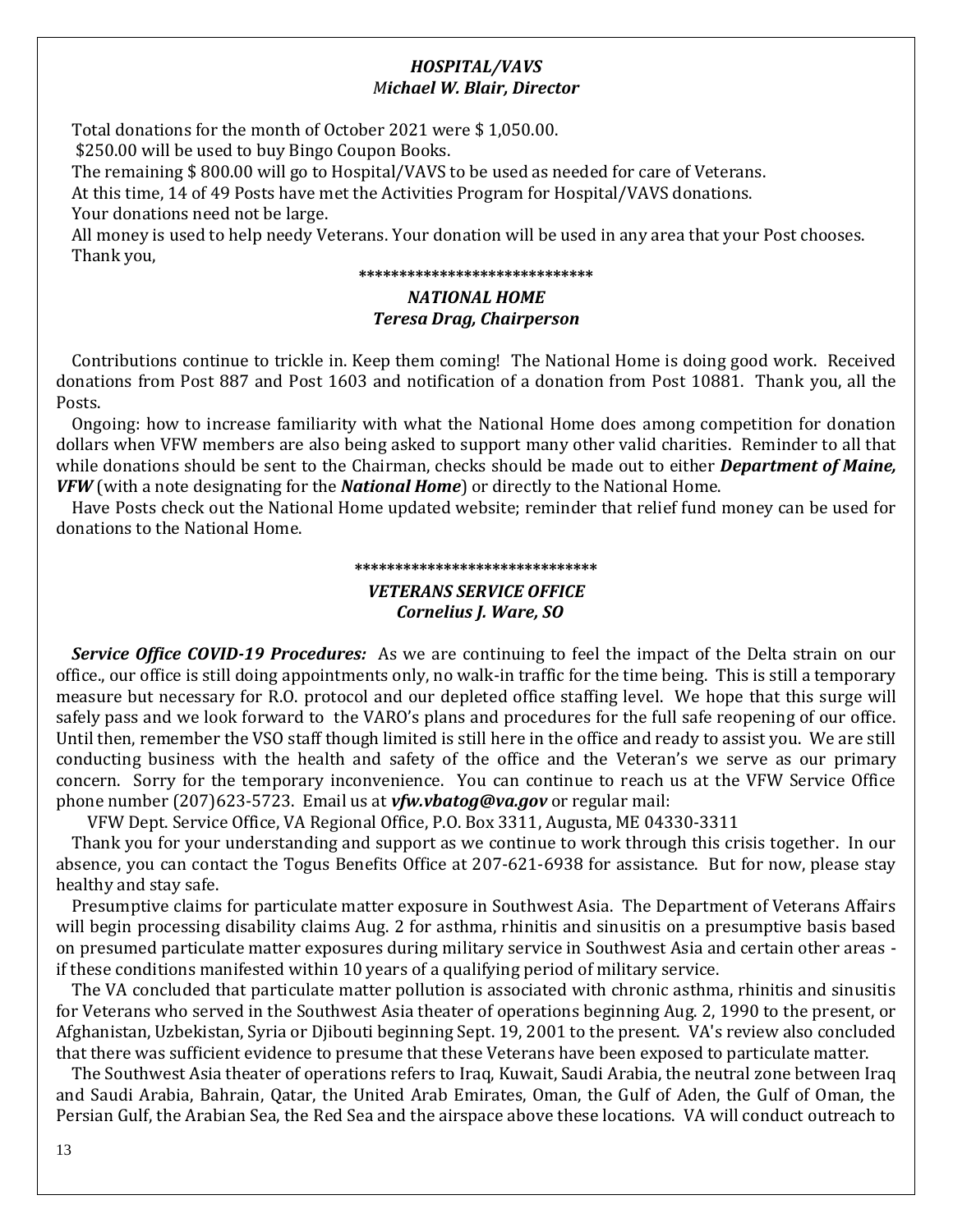impacted Veterans and survivors to inform them about their eligibility and will provide information on how to apply. Veterans and survivors who believe they may be eligible for the newly established presumptive conditions are encouraged to apply. They should seek VSO or VA assistance to file a VA Form 21-526EZ if applying for the first time or a VA Form 20-0995 if they are reapplying for conditions that were previously denied. For more information on the new presumptive conditions, veterans can visit VA's website at Airborne Hazards and Burn Pit Exposures - Public Health (va.gov).

 *Veterans Affairs Life Insurance (VALI):* The Veterans Affairs Life Insurance (VALI) provides guaranteed acceptance whole life coverage to Veterans with service-connected disabilities. All Veterans aged 80 and under who have a VA disability rating of 0% to 100% are eligible for the program and there is no time limit to apply. Veterans who are 81 or older and apply for VA Disability Compensation before age 81 and receive a rating for a new service-connected condition after turning 81 are also eligible if they apply within two years of their rating. The program offers whole life guaranteed acceptance coverage. Under this type of coverage, the face amount of coverage will take effect two years after the date of enrollment as long as premiums are paid during the two-year waiting period. This two-year waiting period replaces the need for medical underwriting. The maximum coverage amount available is \$ 40,000, the veteran may elect a lesser amount in increments of \$ 10,000. Under this plan, the elected coverage takes effect two years after enrollment which will start January 1, 2023. The application will become available on our website *https://www.va.gov/lifeinsurance/*at that time. The programs, premium rates (the amount you'll pay each month or annually for your coverage) depends on your age and the amount of coverage you elect and the premiums cannot be waived.

#### *"VETERANS SERVING VETERANS"*

#### **\*\*\*\*\*\*\*\*\*\*\*\*\*\*\*\*\*\*\*\*\*\*\*\*\*\*\*\*\*\***

#### *WEBSITE COORDINATOR Thomas R. Lussier, PSC*

 The Department Website is in working order. Unfortunately, my software (Adobe Contribute) has stopped responding to edit any changes with the exception of the General Orders. I am in the process of having a similar website developed through WordPress that will allow editing for the foreseeable future. I'm hoping it will be ready by the first of the year.

 Please ensure any directory changes that need to be made are sent to the Department Adjutant. All updates will not occur until the new site is up and running. Please be patient during this time.

 Comrades; the Department website contains an incredible amount of information designed to make everyone's job more helpful. Many years have been devoted to creating this site so please utilize it! If anyone has any problems, please don't hesitate to contact me. Thank You!

#### **\*\*\*\*\*\*\*\*\*\*\*\*\*\*\*\*\*\*\*\*\*\*\*\*\*\*\*\*\*\*\*\*\*\*\***

# *YOUTH ACTIVITIES Michael A. Switzer, Chairman*

 Girl Scouts of Maine will be hosting several Virtual Events this Winter. Up first in availability for Registration Deadlines will be:

>Winter Wonderland (Daisies and Brownies)

>Wednesday January 5, 2022. 6p.m-7p.m.

>Registration Deadline - December 15, 2021

>Registration Fee - \$18

>Winter Wonderland (Juniors and Cadettes)

>Thursday January 6, 2022. 6p.m-7p.m.

>Registration Deadline - December 15, 2021

>Registration Fee - \$18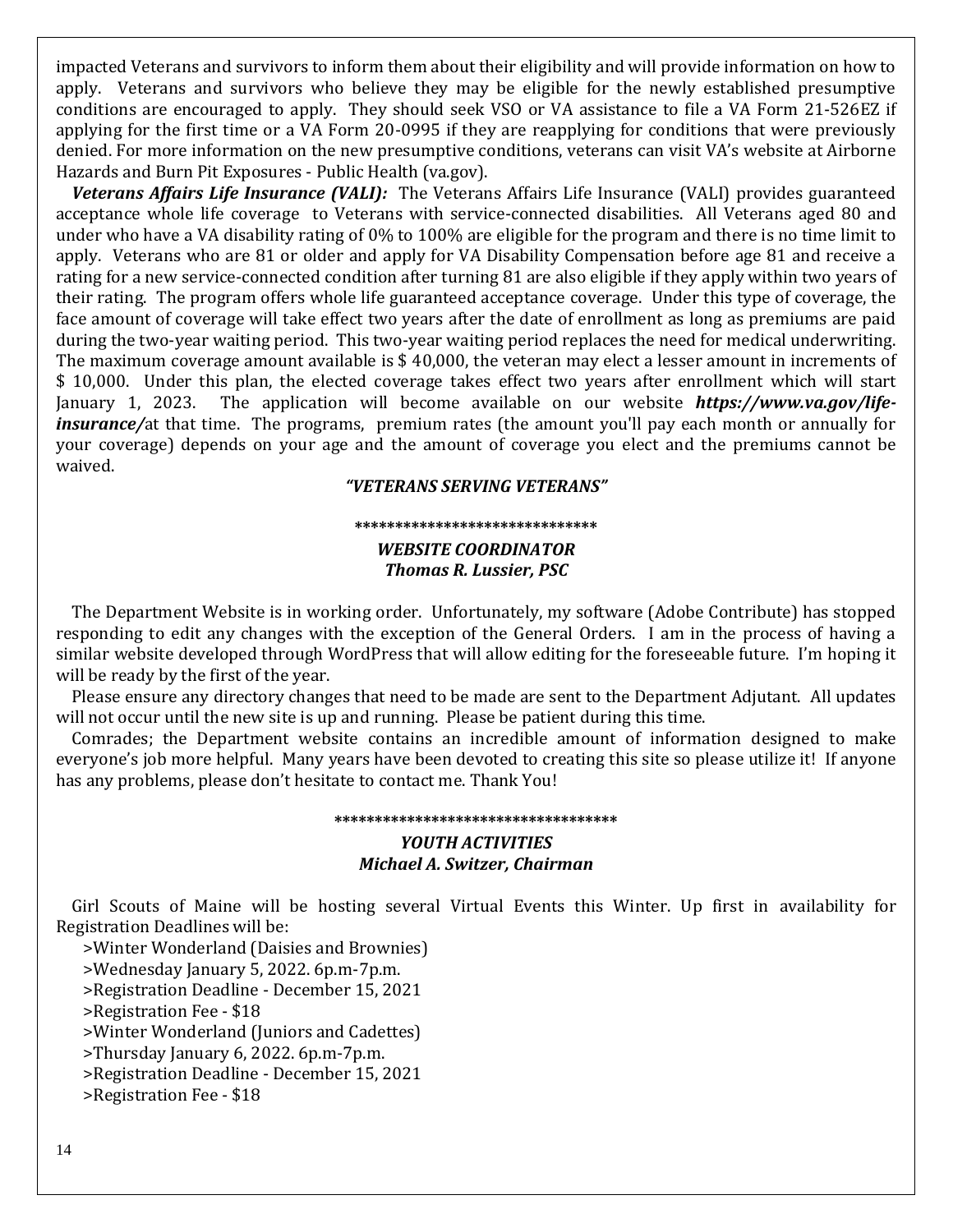It's a snowy winter evening when one of Old Man Winter's gingerbread men has been found crushed. Old Man Winter is devastated and will not let winter end until the mystery has been solved. As a detective, it's up to you to figure out who did it.

Zoom log-in will be sent to all participants after the registration deadline.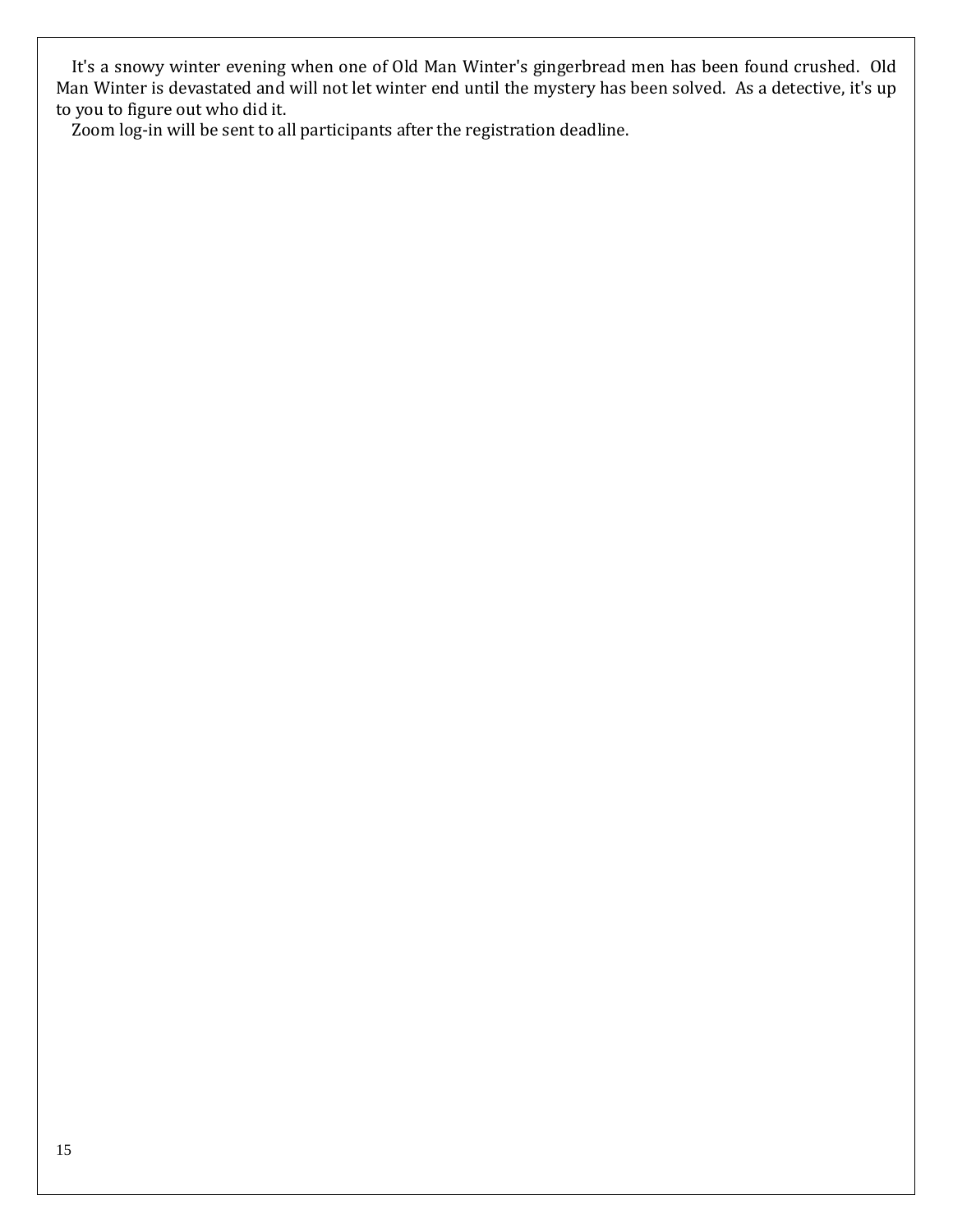# **DEPT @ 81.74% - Need 1390 For 100% (13+) Department Statistics**

# **\_\_\_\_\_\_\_\_\_\_\_\_\_\_\_\_\_\_\_\_\_\_\_\_\_\_\_\_\_\_\_\_\_\_\_ Maine as of Monday November 1, 2021**

| Post                     | <b>Dist</b>    | Life | <b>New</b>       | Reinst      | Cont                    | Total | Prior<br>Year | Percent | +/-    | City                  | N/R<br><b>LM</b> |
|--------------------------|----------------|------|------------------|-------------|-------------------------|-------|---------------|---------|--------|-----------------------|------------------|
| 2599                     | 1              | 95   | 0                | 0           | 6                       | 101   | 169           | 59.76%  | $-68$  | PRESQUE ISLE          | 0                |
| 6187                     | 1              | 52   | 1                | 0           | 6                       | 59    | 83            | 71.08%  | $-24$  | <b>FORT FAIRFIELD</b> | $\mbox{O}$       |
| 9389                     | 1              | 339  | 1                | 0           | 30                      | 370   | 486           | 76.13%  | $-116$ | CARIBOU               | $\mathbf 0$      |
| 9699                     | 1              | 62   | 0                | 0           | 3                       | 65    | 80            | 81.25%  | $-15$  | <b>ASHLAND</b>        | $\mbox{O}$       |
| <b>District</b><br>Total | $\mathbf{1}$   | 548  | $\overline{2}$   | 0           | 45                      | 595   | 818           | 72.73%  | $-223$ |                       | 0                |
| Post                     | Dist           | Life | New              | Reinst      | Cont                    | Total | Prior<br>Year | Percent | +/-    | City                  | N/R<br>LM        |
| 1605                     | $\overline{2}$ | 119  | $\mathbf 0$      | 1           | $\overline{c}$          | 122   | 132           | 92.42%  | $-10$  | <b>BURLINGTON</b>     | 0                |
| 7529                     | 2              | 55   | 1                | 0           | 4                       | 60    | 83            | 72.28%  | $-23$  | <b>ISLAND FALLS</b>   | $\mathbf 0$      |
| <b>District</b><br>Total | 2              | 174  | 1                | 1           | 6                       | 182   | 215           | 84.65%  | $-33$  |                       | 0                |
| Post                     | <b>Dist</b>    | Life | New              | Reinst      | Cont                    | Total | Prior<br>Year | Percent | +/-    | City                  | N/R<br>LM        |
| 9779                     | 3              | 99   | $\boldsymbol{0}$ | $\pmb{0}$   | 8                       | 107   | 136           | 78.67%  | $-29$  | <b>CALAIS</b>         | $\overline{c}$   |
| 11553                    | 3              | 102  | 0                | 0           | 10                      | 112   | 139           | 80.57%  | $-27$  | <b>HARRINGTON</b>     | 1                |
| <b>District</b><br>Total | 3              | 201  | 0                | $\mathbf 0$ | 18                      | 219   | 275           | 79.63%  | $-56$  |                       | 3                |
| Post                     | Dist           | Life | <b>New</b>       | Reinst      | Cont                    | Total | Prior<br>Year | Percent | +/-    | City                  | N/R<br>LM        |
| 109                      | 4              | 117  | 0                | 0           | 22                      | 139   | 170           | 81.76%  | $-31$  | <b>ELLSWORTH</b>      | $\mathbf 0$      |
| 1761                     | 4              | 169  | $\overline{c}$   | 1           | 15                      | 187   | 244           | 76.63%  | -57    | <b>BANGOR</b>         | $\mathbf{1}$     |
| 3381                     | 4              | 158  | 0                | 0           | 13                      | 171   | 197           | 86.80%  | $-26$  | <b>OLD TOWN</b>       | 0                |
| 4633                     | 4              | 102  | 1                | 0           | 8                       | 111   | 111           | 100.00% | 0      | <b>HAMPDEN</b>        | $\overline{c}$   |
| <b>District</b><br>Total | 4              | 546  | 3                | 1           | 58                      | 608   | 722           | 84.21%  | $-114$ |                       | 3                |
| Post                     | Dist           | Life | New              | Reinst      | Cont                    | Total | Prior<br>Year | Percent | $+/-$  | City                  | N/R<br>LM        |
| 4298                     | 5              | 51   | $\pmb{0}$        | 0           | 8                       | 59    | 69            | 85.50%  | $-10$  | <b>DEXTER</b>         | 0                |
| 5723                     | 5              | 3    | 0                | 0           | $\overline{2}$          | 5     | 15            | 33.33%  | $-10$  | <b>JACKMAN</b>        | 0                |
| 6924                     | 5              | 94   | 1                | 0           | 4                       | 99    | 119           | 83.19%  | $-20$  | <b>FAIRFIELD</b>      | $\pmb{0}$        |
| 7865                     | 5              | 110  | 0                | 0           | 10                      | 120   | 131           | 91.60%  | $-11$  | MADISON-ANSON         | $\mathbf{1}$     |
| 7866                     | 5              | 8    | 0                | 0           | 1                       | 9     | 13            | 69.23%  | $-4$   | <b>NORRIDGEWOCK</b>   | $\overline{0}$   |
| 10881                    | 5              | 24   | $\pmb{0}$        | $\pmb{0}$   | $\overline{\mathbf{c}}$ | 26    | 25            | 104.00% | 1      | <b>FARMINGTON</b>     | $\pmb{0}$        |
| 11191                    | 5              | 21   | $\boldsymbol{0}$ | 0           | 5                       | 26    | 35            | 74.28%  | -9     | <b>NEWPORT</b>        | $\pmb{0}$        |
| <b>District</b><br>Total | 5              | 311  | 1                | $\pmb{0}$   | 32                      | 344   | 407           | 84.52%  | $-63$  |                       | 1                |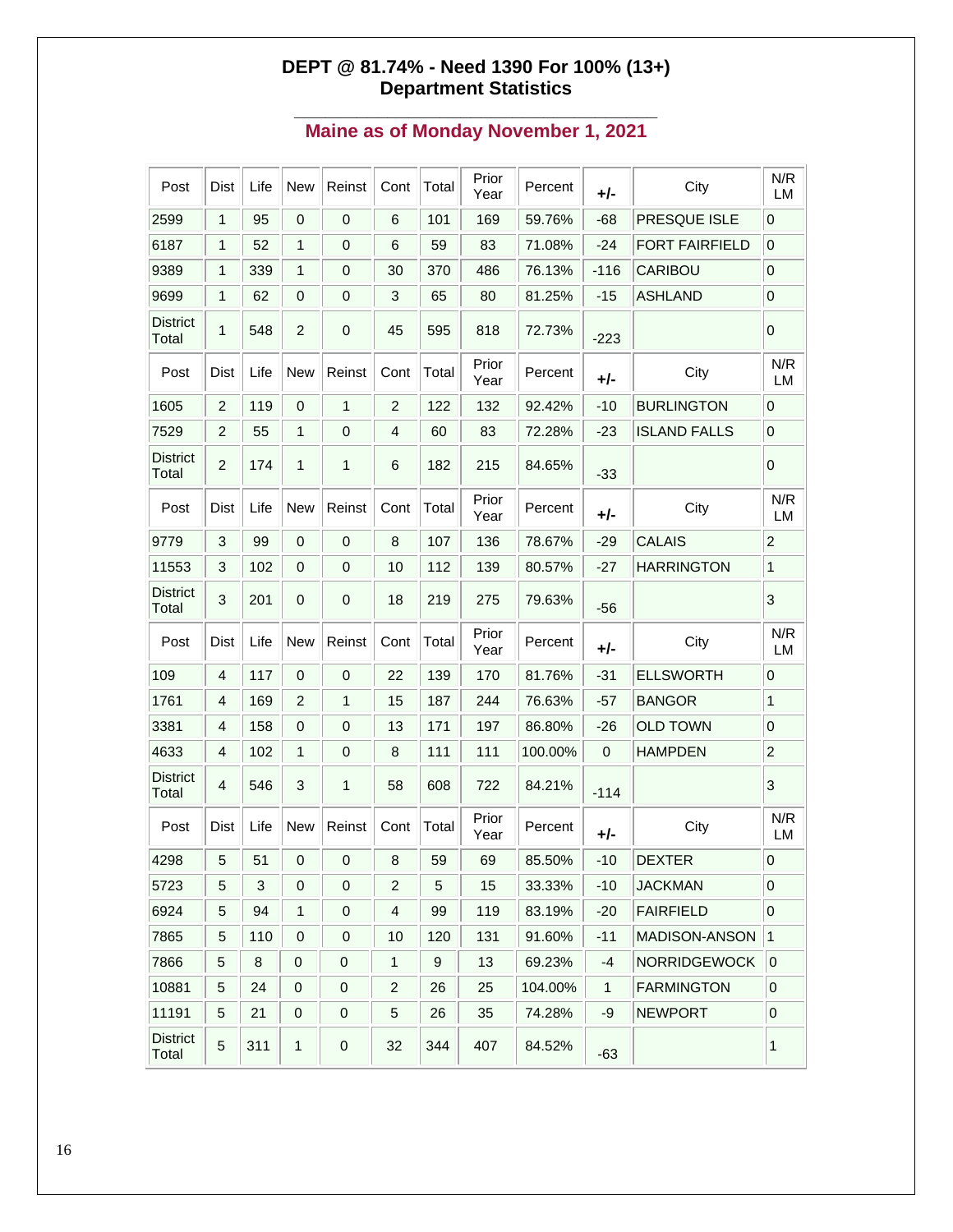| Post                     | Dist             | Life               | <b>New</b>                | Reinst         | Cont           | Total | Prior<br>Year | Percent | $+/-$  | City                              | N/R<br>LM        |
|--------------------------|------------------|--------------------|---------------------------|----------------|----------------|-------|---------------|---------|--------|-----------------------------------|------------------|
| 3095                     | $\,6$            | 8                  | $\mathbf{1}$              | $\mathbf 0$    | 3              | 12    | 17            | 70.58%  | -5     | <b>FRIENDSHIP</b>                 | 0                |
| 3108                     | 6                | 117                | 0                         | 0              | 15             | 132   | 171           | 77.19%  | $-39$  | <b>BELFAST</b>                    | $\mathbf 1$      |
| 4169                     | 6                | 8                  | $\mathbf 0$               | 0              | 2              | 10    | 14            | 71.42%  | -4     | <b>VINALHAVEN</b>                 | $\mathbf 0$      |
| 6131                     | 6                | 47                 | $\mathbf 0$               | $\mathbf{1}$   | 13             | 61    | 78            | 78.20%  | $-17$  | <b>NORTHPORT</b>                  | $\mathbf 0$      |
| 9437                     | 6                | 38                 | 0                         | 0              | $\mathbf{1}$   | 39    | 45            | 86.66%  | -6     | <b>WASHINGTON</b>                 | $\mathbf 0$      |
| <b>District</b><br>Total | 6                | 218                | 1                         | 1              | 34             | 254   | 325           | 78.15%  | $-71$  |                                   | 1                |
| Post                     | Dist             | Life               | New                       | Reinst         | Cont           | Total | Prior<br>Year | Percent | $+/-$  | City                              | N/R<br>LM        |
| 2197                     | $\overline{7}$   | 57                 | $\mathbf 0$               | $\mathbf 0$    | 11             | 68    | 86            | 79.06%  | $-18$  | <b>TOPSHAM</b>                    | $\mathbf 0$      |
| 4525                     | 7                | 52                 | $\mathbf 0$               | 0              | 6              | 58    | 69            | 84.05%  | $-11$  | <b>WALDOBORO</b>                  | $\mathbf 0$      |
| 7738                     | $\overline{7}$   | 56                 | 5                         | 0              | 17             | 78    | 73            | 106.84% | $+5$   | <b>BATH</b>                       | $\mathbf 0$      |
| <b>District</b><br>Total | 7                | 165                | 5                         | 0              | 34             | 204   | 228           | 89.47%  | -24    |                                   | 0                |
| Post                     | Dist             | Life               | New                       | Reinst         | Cont           | Total | Prior<br>Year | Percent | +/-    | City                              | N/R<br>LM        |
| 9                        | 8                | 39                 | 0                         | $\mathbf 0$    | 9              | 48    | 54            | 88.88%  | -6     | <b>GARDINER</b>                   | $\mathbf 0$      |
| 887                      | 8                | 200                | $\mathbf{1}$              | $\overline{c}$ | 17             | 220   | 261           | 84.29%  | $-41$  | <b>AUGUSTA</b>                    | $\mathbf 0$      |
| 1285                     | 8                | 215                | 1                         | $\mathbf 0$    | 4              | 220   | 235           | 93.61%  | $-15$  | <b>WATERVILLE</b>                 | 1                |
| 8835                     | 8                | 234                | $\mathbf 0$               | $\mathbf{1}$   | 8              | 243   | 275           | 88.36%  | $-32$  | <b>WINSLOW</b>                    | $\mathbf 0$      |
| 9526                     | 8                | 33                 | $\mathbf 0$               | 0              | $\overline{2}$ | 35    | 43            | 81.39%  | -8     | <b>WINTHROP</b>                   | $\boldsymbol{0}$ |
| <b>District</b><br>Total | 8                | 721                | $\overline{2}$            | 3              | 40             | 766   | 868           | 88.24%  | $-102$ |                                   | 1                |
| Post                     | Dist             | Life               | New                       | Reinst         | Cont           | Total | Prior<br>Year | Percent | +/-    | City                              | N/R<br>LМ        |
| 1603                     | 9                | 327                | 1                         | 0              | 24             | 352   | 462           | 76.19%  | $-110$ | <b>LEWISTON-</b><br><b>AUBURN</b> | 0                |
| 1641                     | 9                | 59                 | $\mathbf 0$               | 0              | 6              | 65    | 151           | 43.04%  | $-86$  | <b>RUMFORD</b>                    | $\mathbf 0$      |
| 3335                     | 9                | 198                | 0                         | $\mathbf{1}$   | 18             | 217   | 244           | 88.93%  | $-27$  | <b>JAY</b>                        | $\mbox{O}$       |
| 9787                     | $\boldsymbol{9}$ | 104                | $\pmb{0}$                 | $\mathbf 0$    | 11             | 115   | 143           | 80.41%  | $-28$  | <b>SOUTH PARIS</b>                | $\mathbf{1}$     |
| <b>District</b><br>Total | 9                | 688                | 1                         | $\mathbf{1}$   | 59             | 749   | 1000          | 74.90%  | $-251$ |                                   | $\mathbf{1}$     |
| Post                     | Dist             | Life               | <b>New</b>                | Reinst         | Cont           | Total | Prior<br>Year | Percent | +/-    | City                              | N/R<br>LM        |
| 6783                     | 10               | 35                 | 0                         | $\pmb{0}$      | $\mathbf{1}$   | 36    | 42            | 85.71%  | -6     | LOVELL                            | $\mathbf 0$      |
| 6859                     | 10               | 302                | $\overline{c}$            | 3              | 18             | 325   | 388           | 83.76%  | -63    | <b>PORTLAND</b>                   | $\overline{2}$   |
| 9328                     | 10               | 34                 | 1                         | $\pmb{0}$      | 3              | 38    | 42            | 90.47%  | $-4$   | <b>HARRISON</b>                   | $\mathbf 0$      |
| 10529                    | 10               | 72                 | $\pmb{0}$                 | $\mathbf 0$    | 0              | 72    | 78            | 92.30%  | -6     | YARMOUTH                          | $\mathbf 0$      |
| 10643                    | 10               | 48                 | $\boldsymbol{0}$          | 0              | 13             | 61    | 76            | 80.26%  | $-15$  | <b>WINDHAM</b>                    | $\pmb{0}$        |
| 10879                    | 10               | 253<br>$\mathbf 0$ |                           | 0              | 10             | 263   | 321           | 81.93%  | $-58$  | <b>GORHAM</b>                     | $\pmb{0}$        |
| 11362                    | 28<br>10         |                    | $\pmb{0}$                 | $\mathbf 0$    | $\overline{c}$ | 30    | 35            | 85.71%  | -5     | <b>NAPLES</b>                     | $\mbox{O}$       |
| <b>District</b><br>10    |                  | 772                | $\ensuremath{\mathsf{3}}$ | 3              | 47             | 825   | 982           | 84.01%  | $-157$ |                                   | $\overline{c}$   |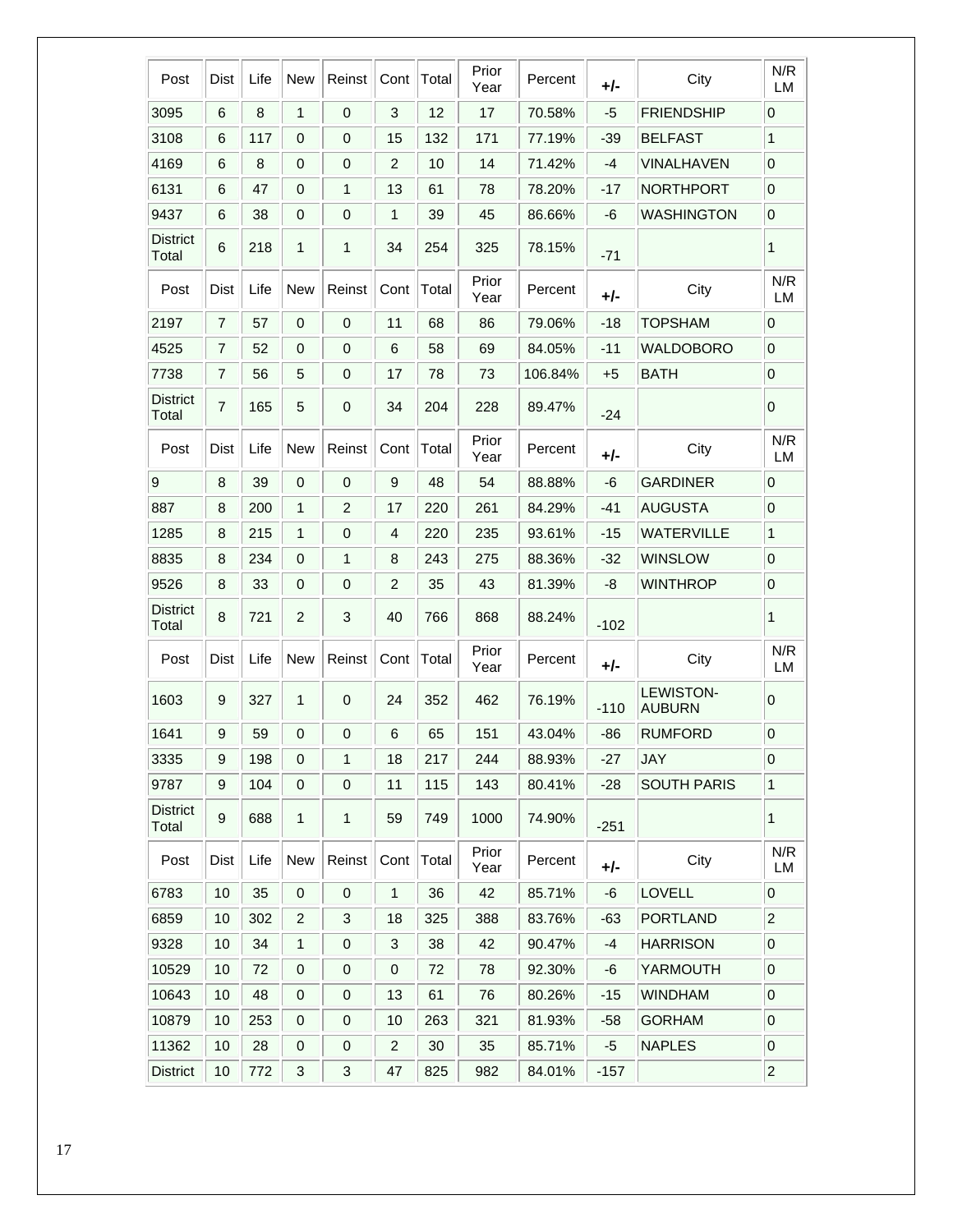| Post                     | Dist        | Life | <b>New</b>     | Reinst         | Cont | Total | Prior<br>Year | Percent | +/-     | City                               | N/R<br>LM      |
|--------------------------|-------------|------|----------------|----------------|------|-------|---------------|---------|---------|------------------------------------|----------------|
| 5744                     | 11          | 107  | $\Omega$       | 0              | 15   | 122   | 145           | 84.13%  | $-23$   | <b>SOUTH</b><br><b>BERWICK</b>     | $\overline{0}$ |
| 6977                     | 11          | 175  | 0              | 0              | 5    | 180   | 193           | 93.26%  | $-13$   | YORK BEACH                         | $\overline{0}$ |
| 7997                     | 11          | 168  | $\overline{2}$ | $\overline{2}$ | 77   | 249   | 273           | 91.20%  | $-24$   | <b>OLD ORCHARD</b><br><b>BEACH</b> | $\overline{0}$ |
| 9394                     | 11          | 44   | 1              | 0              | 6    | 51    | 53            | 96.22%  | $-2$    | <b>KITTERY</b>                     | 1              |
| 9935                     | 11          | 163  | 0              | $\mathbf{0}$   | 65   | 228   | 333           | 68.46%  | $-105$  | <b>SANFORD</b>                     | $\overline{0}$ |
| <b>District</b><br>Total | 11          | 657  | 3              | $\overline{2}$ | 168  | 830   | 997           | 83.24%  | $-167$  |                                    | 1              |
| Post                     | <b>Dist</b> | Life | <b>New</b>     | Reinst         | Cont | Total | Prior<br>Year | Percent | +/-     | City                               | N/R<br>LM      |
| 15020                    | 99          | 587  | 8              | $\overline{4}$ | 50   | 649   | 778           | 83.41%  | $-129$  | <b>RUMFORD</b>                     | $\overline{2}$ |
| <b>District</b><br>Total | 99          | 587  | 8              | 4              | 50   | 649   | 778           | 83.41%  | $-129$  | <b>QM'S HOUSE</b>                  | $\overline{c}$ |
| Post                     | <b>Dist</b> | Life | <b>New</b>     | Reinst         | Cont | Total | Prior<br>Year | Percent | +/-     | City                               | N/R<br>LM      |
| <b>State</b><br>Total    | $\mathbf 0$ | 5588 | 30             | 16             | 591  | 6225  | 7615          | 81.74%  | $-1390$ |                                    | 15             |





**EVERYONE'S HELP IS NEEDED TO BRING THE DEPARTMENT TO 100%**

**THIS 2021 – 2022 YEAR - WILL YOU HELP?**

**"ADVANCING THE VFW MISSION"** 

**"RETAIN-REINSTATE-RECRUIT"**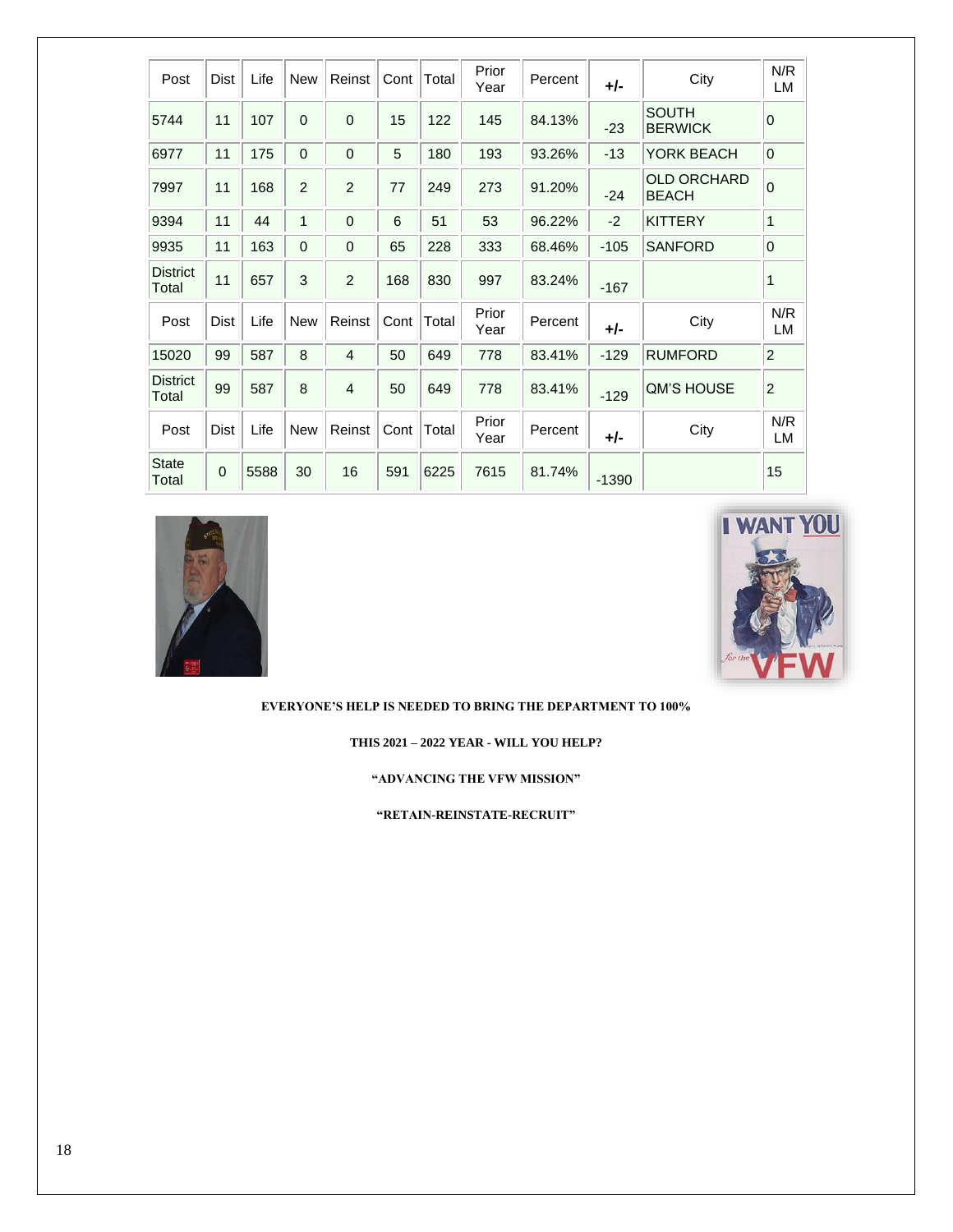| "ADVANCING THE VFW MISSION"<br><b>HERMAN LITTLEFIELD STATE COMMANDER</b><br>DIVISION LEADERS<br><b>NOVEMBER 1, 2021</b><br><<>><br>>> LET'S WORK TOGETHER TO MAKE OUR DEPARTMENT GROW <<<br>DIV. I (10-50) TOP 3 POSTS IN DIV.<br>DIV. IV (201-300) TOP 3 POSTS IN DIV.<br>1. 10881 FARMINGTON<br>1. 1285 WATERVILLE<br>93.61%<br>104.00%<br>91.20%<br>2. 9437 WASHINGTON<br>86.66%<br>2. 7997 OLD ORCHARD BEACH<br>85.71%<br>3. 11362 NAPLES<br>3. 3335 JAY<br>88.93%<br>DIV. II (51-100) TOP 3 POSTS IN DIV.<br>DIV. V (301-400) TOP 3 POSTS IN DIV.<br>1. 7738 BATH<br>1. 6859 PORTLAND<br>83.76%<br>106.84%<br>2. 9394 KITTERY<br>2. 10879 GORHAM<br>81.93%<br>96.22%<br>3. 10529 YARMOUTH<br>92.30%<br>3.<br>DIV. III (101-200) TOP 3 POSTS IN DIV.<br>DIV. VI (401- HIGHER) TOP 3 POSTS IN DIV.<br>1. 4633 HAMPDEN<br>1. 1603 AUBURN<br>100.00%<br>76.19%<br>93.26%<br>76.13%<br>2. 6977 YORK BEACH<br>2. 9389 CARIBOU<br>3. 1605 BURLINGTON<br>92.42%<br>3.<br>TEN HIGHEST POSTS BY %<br><b>TEN LARGEST POSTS</b><br>п<br>1. 7738 BATH<br>106.84%<br>1. 9389 CARIBOU<br>370<br>2. 10881 FARMINGTON<br>$2.1603$ AUBURN<br>104.00%<br>351<br>3. 4633 HAMPDEN<br>3 6859 PORTLAND<br>100.00%<br>325<br>4. 9394 KITTERY<br>4. 10879 GORHAM<br>96.22%<br>263<br><b>1285 WATERVILLE</b><br>5. 7997 OLD ORCHARD BEACH<br>93.61%<br>249<br>5.<br>6. 6977 YORK BEACH<br>92.74%<br>6. 8835 WINSLOW<br>243<br>$\overline{228}$<br>7. 1605 BURLINGTON<br>7. 9935 SANFORD<br>92.42%<br>220<br>8. 10529 YARMOUTH<br>92.30%<br>8. 887 AUGUSTA<br>9. 7865 MADISON<br>91.60%<br>9. 1285 WATERVILLE<br>220<br>10. 7997 OLD ORCHARD BEACH<br>91.20%<br>10.3335 JAY<br>216<br><b>DISTRICT STANDINGS</b><br><b>MAGIC NUMBERS FOR 2020-2021</b><br>L<br>1. District 7 STEVENS<br>89.47%<br>WE HAVE = $6225 - WE$ NEED 1390<br><b>District 8 LAMBERT</b><br>88.24%<br>ALL POSTS/DISTRICTS SHOULD BE AT 100%<br>2.<br><b>District 2 EWING</b><br>84.65%<br>3.<br><b>District 5 TWEEDIE</b><br>84.52%<br>5 N/R MEMBERS & EARN A BLUE BALL CAP<br>4.<br><b>District 4 SULLIVAN</b><br>10 N/R MEMBERS & EARN A WHITE VFW SHIRT<br>84.21%<br>5.<br>ALL DEPT OFFICERS ARE ASKED TO RECRUIT<br>District 10 GOODMAN<br>84.01%<br>6.<br><b>District 11 DAY</b><br>LET'S ALL WORK AS A TEAM AND<br>83.24%<br>7. |                          |        |  |  |  |  |  |  |  |  |  |  |  |  |  |
|--------------------------------------------------------------------------------------------------------------------------------------------------------------------------------------------------------------------------------------------------------------------------------------------------------------------------------------------------------------------------------------------------------------------------------------------------------------------------------------------------------------------------------------------------------------------------------------------------------------------------------------------------------------------------------------------------------------------------------------------------------------------------------------------------------------------------------------------------------------------------------------------------------------------------------------------------------------------------------------------------------------------------------------------------------------------------------------------------------------------------------------------------------------------------------------------------------------------------------------------------------------------------------------------------------------------------------------------------------------------------------------------------------------------------------------------------------------------------------------------------------------------------------------------------------------------------------------------------------------------------------------------------------------------------------------------------------------------------------------------------------------------------------------------------------------------------------------------------------------------------------------------------------------------------------------------------------------------------------------------------------------------------------------------------------------------------------------------------------------------------------------------------------------------------------------------------------------------------------------------------------------------------------------|--------------------------|--------|--|--|--|--|--|--|--|--|--|--|--|--|--|
|                                                                                                                                                                                                                                                                                                                                                                                                                                                                                                                                                                                                                                                                                                                                                                                                                                                                                                                                                                                                                                                                                                                                                                                                                                                                                                                                                                                                                                                                                                                                                                                                                                                                                                                                                                                                                                                                                                                                                                                                                                                                                                                                                                                                                                                                                      |                          |        |  |  |  |  |  |  |  |  |  |  |  |  |  |
|                                                                                                                                                                                                                                                                                                                                                                                                                                                                                                                                                                                                                                                                                                                                                                                                                                                                                                                                                                                                                                                                                                                                                                                                                                                                                                                                                                                                                                                                                                                                                                                                                                                                                                                                                                                                                                                                                                                                                                                                                                                                                                                                                                                                                                                                                      |                          |        |  |  |  |  |  |  |  |  |  |  |  |  |  |
|                                                                                                                                                                                                                                                                                                                                                                                                                                                                                                                                                                                                                                                                                                                                                                                                                                                                                                                                                                                                                                                                                                                                                                                                                                                                                                                                                                                                                                                                                                                                                                                                                                                                                                                                                                                                                                                                                                                                                                                                                                                                                                                                                                                                                                                                                      |                          |        |  |  |  |  |  |  |  |  |  |  |  |  |  |
|                                                                                                                                                                                                                                                                                                                                                                                                                                                                                                                                                                                                                                                                                                                                                                                                                                                                                                                                                                                                                                                                                                                                                                                                                                                                                                                                                                                                                                                                                                                                                                                                                                                                                                                                                                                                                                                                                                                                                                                                                                                                                                                                                                                                                                                                                      |                          |        |  |  |  |  |  |  |  |  |  |  |  |  |  |
|                                                                                                                                                                                                                                                                                                                                                                                                                                                                                                                                                                                                                                                                                                                                                                                                                                                                                                                                                                                                                                                                                                                                                                                                                                                                                                                                                                                                                                                                                                                                                                                                                                                                                                                                                                                                                                                                                                                                                                                                                                                                                                                                                                                                                                                                                      |                          |        |  |  |  |  |  |  |  |  |  |  |  |  |  |
|                                                                                                                                                                                                                                                                                                                                                                                                                                                                                                                                                                                                                                                                                                                                                                                                                                                                                                                                                                                                                                                                                                                                                                                                                                                                                                                                                                                                                                                                                                                                                                                                                                                                                                                                                                                                                                                                                                                                                                                                                                                                                                                                                                                                                                                                                      |                          |        |  |  |  |  |  |  |  |  |  |  |  |  |  |
|                                                                                                                                                                                                                                                                                                                                                                                                                                                                                                                                                                                                                                                                                                                                                                                                                                                                                                                                                                                                                                                                                                                                                                                                                                                                                                                                                                                                                                                                                                                                                                                                                                                                                                                                                                                                                                                                                                                                                                                                                                                                                                                                                                                                                                                                                      |                          |        |  |  |  |  |  |  |  |  |  |  |  |  |  |
|                                                                                                                                                                                                                                                                                                                                                                                                                                                                                                                                                                                                                                                                                                                                                                                                                                                                                                                                                                                                                                                                                                                                                                                                                                                                                                                                                                                                                                                                                                                                                                                                                                                                                                                                                                                                                                                                                                                                                                                                                                                                                                                                                                                                                                                                                      |                          |        |  |  |  |  |  |  |  |  |  |  |  |  |  |
|                                                                                                                                                                                                                                                                                                                                                                                                                                                                                                                                                                                                                                                                                                                                                                                                                                                                                                                                                                                                                                                                                                                                                                                                                                                                                                                                                                                                                                                                                                                                                                                                                                                                                                                                                                                                                                                                                                                                                                                                                                                                                                                                                                                                                                                                                      |                          |        |  |  |  |  |  |  |  |  |  |  |  |  |  |
|                                                                                                                                                                                                                                                                                                                                                                                                                                                                                                                                                                                                                                                                                                                                                                                                                                                                                                                                                                                                                                                                                                                                                                                                                                                                                                                                                                                                                                                                                                                                                                                                                                                                                                                                                                                                                                                                                                                                                                                                                                                                                                                                                                                                                                                                                      |                          |        |  |  |  |  |  |  |  |  |  |  |  |  |  |
|                                                                                                                                                                                                                                                                                                                                                                                                                                                                                                                                                                                                                                                                                                                                                                                                                                                                                                                                                                                                                                                                                                                                                                                                                                                                                                                                                                                                                                                                                                                                                                                                                                                                                                                                                                                                                                                                                                                                                                                                                                                                                                                                                                                                                                                                                      |                          |        |  |  |  |  |  |  |  |  |  |  |  |  |  |
|                                                                                                                                                                                                                                                                                                                                                                                                                                                                                                                                                                                                                                                                                                                                                                                                                                                                                                                                                                                                                                                                                                                                                                                                                                                                                                                                                                                                                                                                                                                                                                                                                                                                                                                                                                                                                                                                                                                                                                                                                                                                                                                                                                                                                                                                                      |                          |        |  |  |  |  |  |  |  |  |  |  |  |  |  |
|                                                                                                                                                                                                                                                                                                                                                                                                                                                                                                                                                                                                                                                                                                                                                                                                                                                                                                                                                                                                                                                                                                                                                                                                                                                                                                                                                                                                                                                                                                                                                                                                                                                                                                                                                                                                                                                                                                                                                                                                                                                                                                                                                                                                                                                                                      |                          |        |  |  |  |  |  |  |  |  |  |  |  |  |  |
|                                                                                                                                                                                                                                                                                                                                                                                                                                                                                                                                                                                                                                                                                                                                                                                                                                                                                                                                                                                                                                                                                                                                                                                                                                                                                                                                                                                                                                                                                                                                                                                                                                                                                                                                                                                                                                                                                                                                                                                                                                                                                                                                                                                                                                                                                      |                          |        |  |  |  |  |  |  |  |  |  |  |  |  |  |
|                                                                                                                                                                                                                                                                                                                                                                                                                                                                                                                                                                                                                                                                                                                                                                                                                                                                                                                                                                                                                                                                                                                                                                                                                                                                                                                                                                                                                                                                                                                                                                                                                                                                                                                                                                                                                                                                                                                                                                                                                                                                                                                                                                                                                                                                                      |                          |        |  |  |  |  |  |  |  |  |  |  |  |  |  |
|                                                                                                                                                                                                                                                                                                                                                                                                                                                                                                                                                                                                                                                                                                                                                                                                                                                                                                                                                                                                                                                                                                                                                                                                                                                                                                                                                                                                                                                                                                                                                                                                                                                                                                                                                                                                                                                                                                                                                                                                                                                                                                                                                                                                                                                                                      |                          |        |  |  |  |  |  |  |  |  |  |  |  |  |  |
|                                                                                                                                                                                                                                                                                                                                                                                                                                                                                                                                                                                                                                                                                                                                                                                                                                                                                                                                                                                                                                                                                                                                                                                                                                                                                                                                                                                                                                                                                                                                                                                                                                                                                                                                                                                                                                                                                                                                                                                                                                                                                                                                                                                                                                                                                      |                          |        |  |  |  |  |  |  |  |  |  |  |  |  |  |
|                                                                                                                                                                                                                                                                                                                                                                                                                                                                                                                                                                                                                                                                                                                                                                                                                                                                                                                                                                                                                                                                                                                                                                                                                                                                                                                                                                                                                                                                                                                                                                                                                                                                                                                                                                                                                                                                                                                                                                                                                                                                                                                                                                                                                                                                                      |                          |        |  |  |  |  |  |  |  |  |  |  |  |  |  |
|                                                                                                                                                                                                                                                                                                                                                                                                                                                                                                                                                                                                                                                                                                                                                                                                                                                                                                                                                                                                                                                                                                                                                                                                                                                                                                                                                                                                                                                                                                                                                                                                                                                                                                                                                                                                                                                                                                                                                                                                                                                                                                                                                                                                                                                                                      |                          |        |  |  |  |  |  |  |  |  |  |  |  |  |  |
|                                                                                                                                                                                                                                                                                                                                                                                                                                                                                                                                                                                                                                                                                                                                                                                                                                                                                                                                                                                                                                                                                                                                                                                                                                                                                                                                                                                                                                                                                                                                                                                                                                                                                                                                                                                                                                                                                                                                                                                                                                                                                                                                                                                                                                                                                      |                          |        |  |  |  |  |  |  |  |  |  |  |  |  |  |
|                                                                                                                                                                                                                                                                                                                                                                                                                                                                                                                                                                                                                                                                                                                                                                                                                                                                                                                                                                                                                                                                                                                                                                                                                                                                                                                                                                                                                                                                                                                                                                                                                                                                                                                                                                                                                                                                                                                                                                                                                                                                                                                                                                                                                                                                                      |                          |        |  |  |  |  |  |  |  |  |  |  |  |  |  |
|                                                                                                                                                                                                                                                                                                                                                                                                                                                                                                                                                                                                                                                                                                                                                                                                                                                                                                                                                                                                                                                                                                                                                                                                                                                                                                                                                                                                                                                                                                                                                                                                                                                                                                                                                                                                                                                                                                                                                                                                                                                                                                                                                                                                                                                                                      |                          |        |  |  |  |  |  |  |  |  |  |  |  |  |  |
|                                                                                                                                                                                                                                                                                                                                                                                                                                                                                                                                                                                                                                                                                                                                                                                                                                                                                                                                                                                                                                                                                                                                                                                                                                                                                                                                                                                                                                                                                                                                                                                                                                                                                                                                                                                                                                                                                                                                                                                                                                                                                                                                                                                                                                                                                      |                          |        |  |  |  |  |  |  |  |  |  |  |  |  |  |
|                                                                                                                                                                                                                                                                                                                                                                                                                                                                                                                                                                                                                                                                                                                                                                                                                                                                                                                                                                                                                                                                                                                                                                                                                                                                                                                                                                                                                                                                                                                                                                                                                                                                                                                                                                                                                                                                                                                                                                                                                                                                                                                                                                                                                                                                                      |                          |        |  |  |  |  |  |  |  |  |  |  |  |  |  |
|                                                                                                                                                                                                                                                                                                                                                                                                                                                                                                                                                                                                                                                                                                                                                                                                                                                                                                                                                                                                                                                                                                                                                                                                                                                                                                                                                                                                                                                                                                                                                                                                                                                                                                                                                                                                                                                                                                                                                                                                                                                                                                                                                                                                                                                                                      |                          |        |  |  |  |  |  |  |  |  |  |  |  |  |  |
|                                                                                                                                                                                                                                                                                                                                                                                                                                                                                                                                                                                                                                                                                                                                                                                                                                                                                                                                                                                                                                                                                                                                                                                                                                                                                                                                                                                                                                                                                                                                                                                                                                                                                                                                                                                                                                                                                                                                                                                                                                                                                                                                                                                                                                                                                      |                          |        |  |  |  |  |  |  |  |  |  |  |  |  |  |
|                                                                                                                                                                                                                                                                                                                                                                                                                                                                                                                                                                                                                                                                                                                                                                                                                                                                                                                                                                                                                                                                                                                                                                                                                                                                                                                                                                                                                                                                                                                                                                                                                                                                                                                                                                                                                                                                                                                                                                                                                                                                                                                                                                                                                                                                                      |                          |        |  |  |  |  |  |  |  |  |  |  |  |  |  |
|                                                                                                                                                                                                                                                                                                                                                                                                                                                                                                                                                                                                                                                                                                                                                                                                                                                                                                                                                                                                                                                                                                                                                                                                                                                                                                                                                                                                                                                                                                                                                                                                                                                                                                                                                                                                                                                                                                                                                                                                                                                                                                                                                                                                                                                                                      |                          |        |  |  |  |  |  |  |  |  |  |  |  |  |  |
|                                                                                                                                                                                                                                                                                                                                                                                                                                                                                                                                                                                                                                                                                                                                                                                                                                                                                                                                                                                                                                                                                                                                                                                                                                                                                                                                                                                                                                                                                                                                                                                                                                                                                                                                                                                                                                                                                                                                                                                                                                                                                                                                                                                                                                                                                      |                          |        |  |  |  |  |  |  |  |  |  |  |  |  |  |
|                                                                                                                                                                                                                                                                                                                                                                                                                                                                                                                                                                                                                                                                                                                                                                                                                                                                                                                                                                                                                                                                                                                                                                                                                                                                                                                                                                                                                                                                                                                                                                                                                                                                                                                                                                                                                                                                                                                                                                                                                                                                                                                                                                                                                                                                                      |                          |        |  |  |  |  |  |  |  |  |  |  |  |  |  |
|                                                                                                                                                                                                                                                                                                                                                                                                                                                                                                                                                                                                                                                                                                                                                                                                                                                                                                                                                                                                                                                                                                                                                                                                                                                                                                                                                                                                                                                                                                                                                                                                                                                                                                                                                                                                                                                                                                                                                                                                                                                                                                                                                                                                                                                                                      |                          |        |  |  |  |  |  |  |  |  |  |  |  |  |  |
|                                                                                                                                                                                                                                                                                                                                                                                                                                                                                                                                                                                                                                                                                                                                                                                                                                                                                                                                                                                                                                                                                                                                                                                                                                                                                                                                                                                                                                                                                                                                                                                                                                                                                                                                                                                                                                                                                                                                                                                                                                                                                                                                                                                                                                                                                      |                          |        |  |  |  |  |  |  |  |  |  |  |  |  |  |
|                                                                                                                                                                                                                                                                                                                                                                                                                                                                                                                                                                                                                                                                                                                                                                                                                                                                                                                                                                                                                                                                                                                                                                                                                                                                                                                                                                                                                                                                                                                                                                                                                                                                                                                                                                                                                                                                                                                                                                                                                                                                                                                                                                                                                                                                                      |                          |        |  |  |  |  |  |  |  |  |  |  |  |  |  |
|                                                                                                                                                                                                                                                                                                                                                                                                                                                                                                                                                                                                                                                                                                                                                                                                                                                                                                                                                                                                                                                                                                                                                                                                                                                                                                                                                                                                                                                                                                                                                                                                                                                                                                                                                                                                                                                                                                                                                                                                                                                                                                                                                                                                                                                                                      |                          |        |  |  |  |  |  |  |  |  |  |  |  |  |  |
|                                                                                                                                                                                                                                                                                                                                                                                                                                                                                                                                                                                                                                                                                                                                                                                                                                                                                                                                                                                                                                                                                                                                                                                                                                                                                                                                                                                                                                                                                                                                                                                                                                                                                                                                                                                                                                                                                                                                                                                                                                                                                                                                                                                                                                                                                      |                          |        |  |  |  |  |  |  |  |  |  |  |  |  |  |
|                                                                                                                                                                                                                                                                                                                                                                                                                                                                                                                                                                                                                                                                                                                                                                                                                                                                                                                                                                                                                                                                                                                                                                                                                                                                                                                                                                                                                                                                                                                                                                                                                                                                                                                                                                                                                                                                                                                                                                                                                                                                                                                                                                                                                                                                                      |                          |        |  |  |  |  |  |  |  |  |  |  |  |  |  |
|                                                                                                                                                                                                                                                                                                                                                                                                                                                                                                                                                                                                                                                                                                                                                                                                                                                                                                                                                                                                                                                                                                                                                                                                                                                                                                                                                                                                                                                                                                                                                                                                                                                                                                                                                                                                                                                                                                                                                                                                                                                                                                                                                                                                                                                                                      |                          |        |  |  |  |  |  |  |  |  |  |  |  |  |  |
|                                                                                                                                                                                                                                                                                                                                                                                                                                                                                                                                                                                                                                                                                                                                                                                                                                                                                                                                                                                                                                                                                                                                                                                                                                                                                                                                                                                                                                                                                                                                                                                                                                                                                                                                                                                                                                                                                                                                                                                                                                                                                                                                                                                                                                                                                      |                          |        |  |  |  |  |  |  |  |  |  |  |  |  |  |
|                                                                                                                                                                                                                                                                                                                                                                                                                                                                                                                                                                                                                                                                                                                                                                                                                                                                                                                                                                                                                                                                                                                                                                                                                                                                                                                                                                                                                                                                                                                                                                                                                                                                                                                                                                                                                                                                                                                                                                                                                                                                                                                                                                                                                                                                                      |                          |        |  |  |  |  |  |  |  |  |  |  |  |  |  |
|                                                                                                                                                                                                                                                                                                                                                                                                                                                                                                                                                                                                                                                                                                                                                                                                                                                                                                                                                                                                                                                                                                                                                                                                                                                                                                                                                                                                                                                                                                                                                                                                                                                                                                                                                                                                                                                                                                                                                                                                                                                                                                                                                                                                                                                                                      |                          |        |  |  |  |  |  |  |  |  |  |  |  |  |  |
|                                                                                                                                                                                                                                                                                                                                                                                                                                                                                                                                                                                                                                                                                                                                                                                                                                                                                                                                                                                                                                                                                                                                                                                                                                                                                                                                                                                                                                                                                                                                                                                                                                                                                                                                                                                                                                                                                                                                                                                                                                                                                                                                                                                                                                                                                      |                          |        |  |  |  |  |  |  |  |  |  |  |  |  |  |
|                                                                                                                                                                                                                                                                                                                                                                                                                                                                                                                                                                                                                                                                                                                                                                                                                                                                                                                                                                                                                                                                                                                                                                                                                                                                                                                                                                                                                                                                                                                                                                                                                                                                                                                                                                                                                                                                                                                                                                                                                                                                                                                                                                                                                                                                                      |                          |        |  |  |  |  |  |  |  |  |  |  |  |  |  |
|                                                                                                                                                                                                                                                                                                                                                                                                                                                                                                                                                                                                                                                                                                                                                                                                                                                                                                                                                                                                                                                                                                                                                                                                                                                                                                                                                                                                                                                                                                                                                                                                                                                                                                                                                                                                                                                                                                                                                                                                                                                                                                                                                                                                                                                                                      |                          |        |  |  |  |  |  |  |  |  |  |  |  |  |  |
|                                                                                                                                                                                                                                                                                                                                                                                                                                                                                                                                                                                                                                                                                                                                                                                                                                                                                                                                                                                                                                                                                                                                                                                                                                                                                                                                                                                                                                                                                                                                                                                                                                                                                                                                                                                                                                                                                                                                                                                                                                                                                                                                                                                                                                                                                      |                          |        |  |  |  |  |  |  |  |  |  |  |  |  |  |
|                                                                                                                                                                                                                                                                                                                                                                                                                                                                                                                                                                                                                                                                                                                                                                                                                                                                                                                                                                                                                                                                                                                                                                                                                                                                                                                                                                                                                                                                                                                                                                                                                                                                                                                                                                                                                                                                                                                                                                                                                                                                                                                                                                                                                                                                                      |                          |        |  |  |  |  |  |  |  |  |  |  |  |  |  |
|                                                                                                                                                                                                                                                                                                                                                                                                                                                                                                                                                                                                                                                                                                                                                                                                                                                                                                                                                                                                                                                                                                                                                                                                                                                                                                                                                                                                                                                                                                                                                                                                                                                                                                                                                                                                                                                                                                                                                                                                                                                                                                                                                                                                                                                                                      |                          |        |  |  |  |  |  |  |  |  |  |  |  |  |  |
| <b>RETAIN - RECRUIT &amp; REINSTATE 3 MEMBERS?</b>                                                                                                                                                                                                                                                                                                                                                                                                                                                                                                                                                                                                                                                                                                                                                                                                                                                                                                                                                                                                                                                                                                                                                                                                                                                                                                                                                                                                                                                                                                                                                                                                                                                                                                                                                                                                                                                                                                                                                                                                                                                                                                                                                                                                                                   | DEPARTMENT OF MAINE, VFW | 81.74% |  |  |  |  |  |  |  |  |  |  |  |  |  |
| <b>District 3 SIVRET</b><br>79.63%<br><b>NEED HELP or HAVE QUESTIONS</b><br>8.                                                                                                                                                                                                                                                                                                                                                                                                                                                                                                                                                                                                                                                                                                                                                                                                                                                                                                                                                                                                                                                                                                                                                                                                                                                                                                                                                                                                                                                                                                                                                                                                                                                                                                                                                                                                                                                                                                                                                                                                                                                                                                                                                                                                       |                          |        |  |  |  |  |  |  |  |  |  |  |  |  |  |
| <b>District 6 ARMSTRONG</b><br>78.15%<br>ASK ANYONE ON THE MEMBERSHIP TEAM OK?<br>9.                                                                                                                                                                                                                                                                                                                                                                                                                                                                                                                                                                                                                                                                                                                                                                                                                                                                                                                                                                                                                                                                                                                                                                                                                                                                                                                                                                                                                                                                                                                                                                                                                                                                                                                                                                                                                                                                                                                                                                                                                                                                                                                                                                                                 |                          |        |  |  |  |  |  |  |  |  |  |  |  |  |  |
| 10. District 9 DRAG<br>74.90%                                                                                                                                                                                                                                                                                                                                                                                                                                                                                                                                                                                                                                                                                                                                                                                                                                                                                                                                                                                                                                                                                                                                                                                                                                                                                                                                                                                                                                                                                                                                                                                                                                                                                                                                                                                                                                                                                                                                                                                                                                                                                                                                                                                                                                                        |                          |        |  |  |  |  |  |  |  |  |  |  |  |  |  |
| 11. District 1 SAUCIER<br>72.73%                                                                                                                                                                                                                                                                                                                                                                                                                                                                                                                                                                                                                                                                                                                                                                                                                                                                                                                                                                                                                                                                                                                                                                                                                                                                                                                                                                                                                                                                                                                                                                                                                                                                                                                                                                                                                                                                                                                                                                                                                                                                                                                                                                                                                                                     |                          |        |  |  |  |  |  |  |  |  |  |  |  |  |  |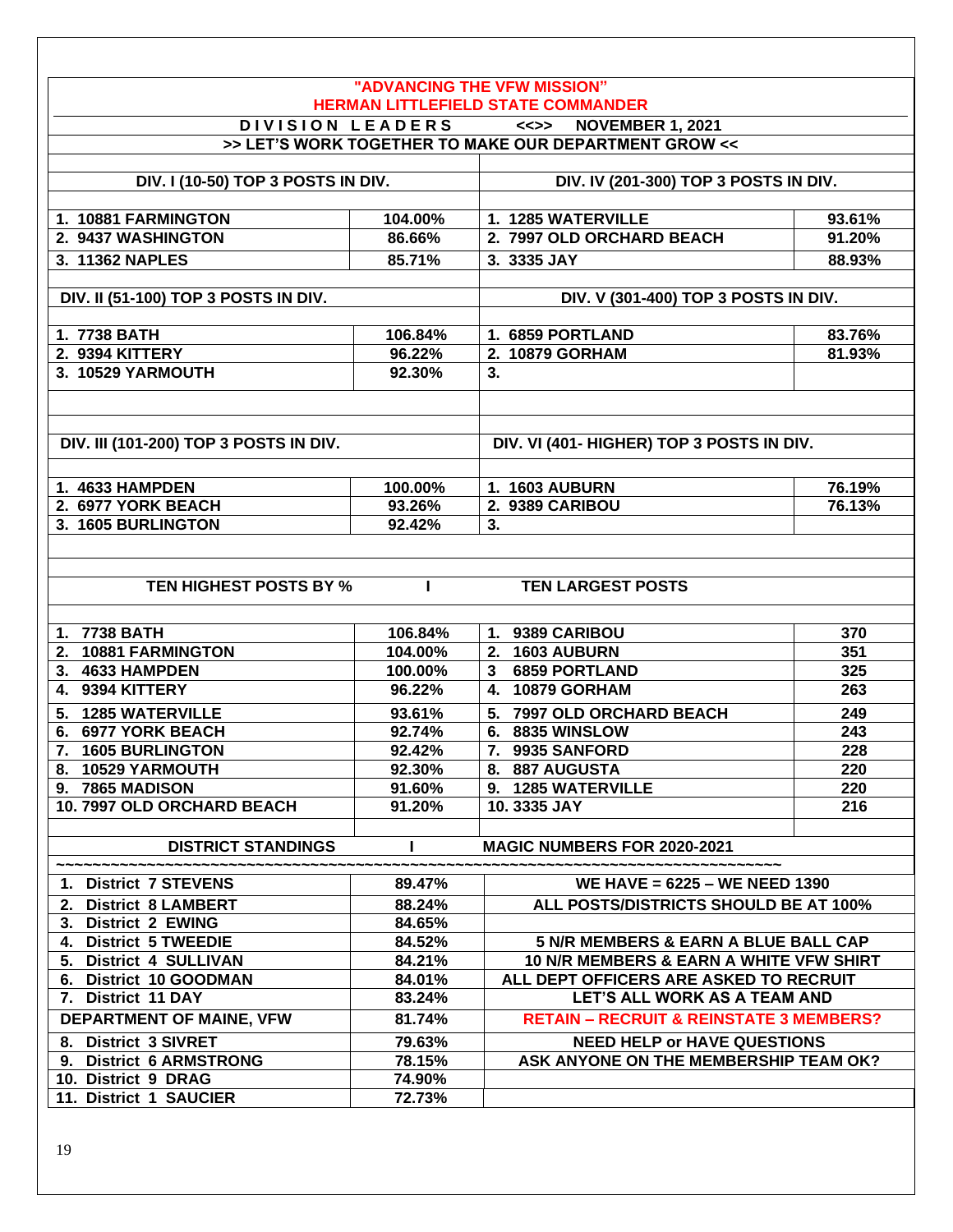# *Appointments 2022-2023:*

Please see attached list of appointed positions for the Department that I will be reviewing for next administration year as your Commander. Please email me at *[lanejena@msn.com](mailto:lanejena@msn.com)* if you are interested in filling any of these key positions. Thank you for you r support! Jennifer Lane

| Adj                     | Committees                 | POW/MIA                        |
|-------------------------|----------------------------|--------------------------------|
| Inspector               | <b>Beals House</b>         | Asst Res & By-Laws             |
| S.O.                    | <b>Boy Scouts</b>          | Safety & Drug Abuse            |
| Asst S.O.               | <b>Blood Bank</b>          | <b>Cmdr Special Project</b>    |
| S.O. Clerk              | <b>Buddy Poppy</b>         | Teacher of the Year            |
| Asst QM                 | Comm. Activities           | <b>Togus Beal House</b>        |
| Asst Adj                | Credentials                | Vets Advisory to Togus         |
| Guard                   | Finance/Audit              | <b>Veterans Cemeteries</b>     |
| Historian               | <b>Homeless Veterans</b>   | North                          |
| <b>PRO</b>              | Hospital/VAVS              | Central                        |
| Asst PRO                | Insurance/Bonds            | South                          |
| Sgt-at-Arms             | Legislative                | VOD/PP                         |
| <b>Color Guard Capt</b> | Asst Legislative           | <b>Website Coordinator</b>     |
|                         | Asst Legislative – Augusta | <b>WAA</b>                     |
| Dist Dep. Inspectors    | <b>MVCC</b>                | <b>Youth Activities</b>        |
| $D-1$                   | <b>MOLD</b>                | Ways & Means                   |
| $D-2$                   | <b>MVH</b> Trustee         | <b>Women Veterans</b>          |
| $D-3$                   | <b>MVV Representatives</b> | <b>National Recruiter</b>      |
| $D-4$                   | Augusta                    | <b>State Recruiter (North)</b> |
| $D-5$                   | <b>Bangor</b>              | State Recruiter (Central)      |
| $D-6$                   | Caribou                    | <b>State Recruiter (South)</b> |
| $D-7$                   | Machias                    | <b>Students Veterans</b>       |
| $D-8$                   | Scarborough                | VS <sub>0</sub>                |
| $D-9$                   | <b>South Paris</b>         |                                |
| $D-10$                  | Men's Auxiliary            | <b>State Convention</b>        |
| $D-11$                  | <b>National Home</b>       | (Current Fiscal Year)          |
|                         | <b>NVMS</b>                |                                |
|                         | Parliamentarian            |                                |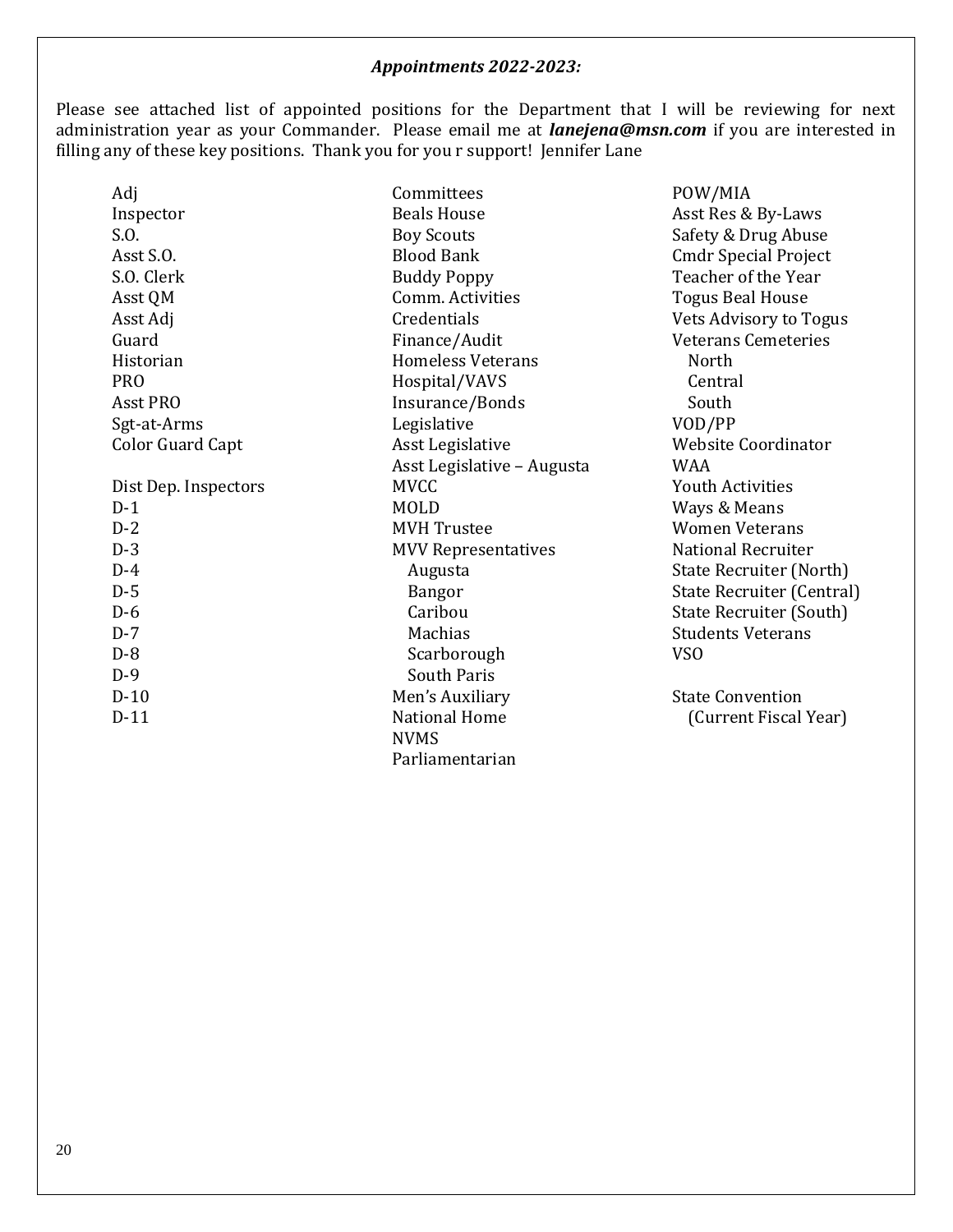| <b>RECRUITING EVENTS</b>                                                                                                                                                                                                               |
|----------------------------------------------------------------------------------------------------------------------------------------------------------------------------------------------------------------------------------------|
| Post or District# _____________                                                                                                                                                                                                        |
| Location of Event ___________________ Date __________________ Time _____________                                                                                                                                                       |
| VFW Member & Title Present at Event                                                                                                                                                                                                    |
|                                                                                                                                                                                                                                        |
|                                                                                                                                                                                                                                        |
| <u> 1990 - Jan James James James James James James James James James James James James James James James James J</u>                                                                                                                   |
|                                                                                                                                                                                                                                        |
|                                                                                                                                                                                                                                        |
|                                                                                                                                                                                                                                        |
| Notify Membership Chairman Steven SanPedro of Event prior to Date of<br>Event.                                                                                                                                                         |
| Submit a signed copy of this Report to the Membership Chairman<br>Steven SanPedro 251 Gray Rd., Windham, ME 04062<br>sanpedro105@roadrunner.com Please include photos or news articles to be used in<br>the Commanders Membership Book |
| Date:________                                                                                                                                                                                                                          |
|                                                                                                                                                                                                                                        |
| Signature of Post Commander or Department Officer                                                                                                                                                                                      |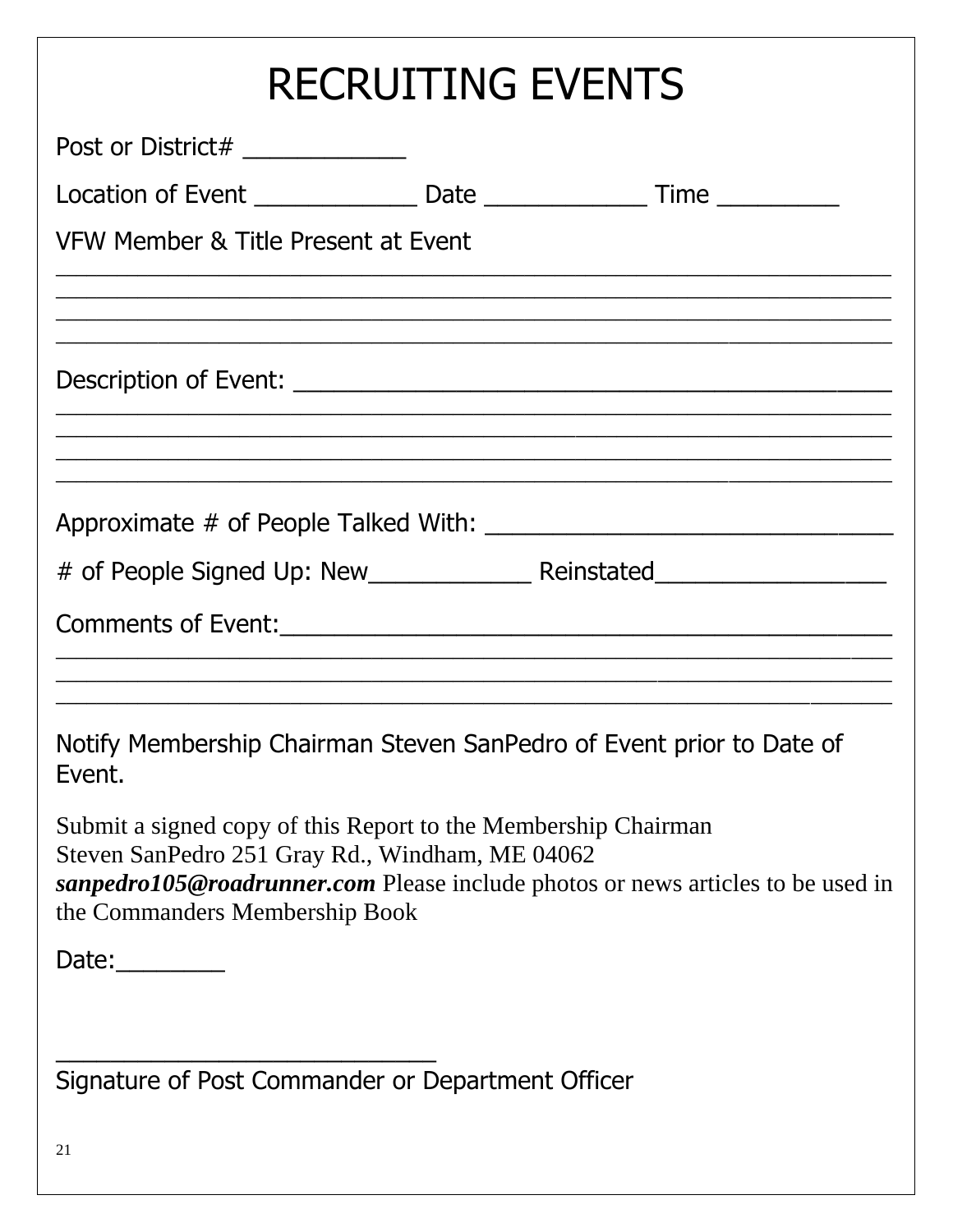**6**

|                   |                     |                      |                       | Americanism/Loyalty Day            | <b>Blood</b><br>/Safety/DrugAbuse | <b>Ordered Buddy Poppies</b> | House in the Woods<br><b>Commanders Special Project</b> | Community<br>Service | National Military Service | Youth              | <b>POW-MIA</b>            | <b>Hospital MAVS</b> | Audit Report - Jun | Audit Report - Sept | Audit Report - Dec | Audit Report -<br><b>Mar</b> | <b>Bonding</b> | Voice of Democracy | <b>Patriot Pen</b> | Teacher to Department | <b>Delegates to National</b> | Post Inspected     | <b>Recruiter's Event Booth</b> | Scouts             |
|-------------------|---------------------|----------------------|-----------------------|------------------------------------|-----------------------------------|------------------------------|---------------------------------------------------------|----------------------|---------------------------|--------------------|---------------------------|----------------------|--------------------|---------------------|--------------------|------------------------------|----------------|--------------------|--------------------|-----------------------|------------------------------|--------------------|--------------------------------|--------------------|
|                   |                     | Dist Div Post # Name |                       |                                    |                                   |                              |                                                         |                      |                           |                    |                           |                      |                    |                     |                    |                              |                |                    |                    |                       |                              |                    |                                |                    |
| $\mathbf{1}$      | 4                   | 2599<br>6187         | Presque Isle          | $\pmb{\chi}$                       |                                   |                              |                                                         |                      |                           |                    |                           |                      |                    |                     |                    |                              |                |                    |                    |                       |                              |                    |                                |                    |
| 1                 | $\mathbf{2}$        | 9389                 | <b>Fort Fairfield</b> | $\pmb{\chi}$                       |                                   |                              |                                                         |                      |                           |                    |                           |                      |                    |                     |                    |                              |                |                    |                    |                       |                              |                    |                                |                    |
| 1<br>$\mathbf{1}$ | $\overline{6}$<br>3 | 9699                 | Caribou<br>Ashland    | $\pmb{\mathsf{x}}$<br>$\mathbf{x}$ |                                   |                              |                                                         |                      |                           |                    |                           |                      |                    |                     |                    |                              |                |                    |                    |                       |                              |                    |                                |                    |
| $\mathbf{1}$      |                     |                      | <b>District 1</b>     |                                    |                                   |                              |                                                         |                      |                           |                    |                           |                      |                    |                     |                    |                              |                |                    |                    |                       |                              |                    |                                |                    |
| $\mathbf{2}$      | $\mathbf{2}$        | 1605                 | Burlington            | $\pmb{\chi}$                       |                                   |                              |                                                         |                      |                           |                    |                           |                      |                    |                     |                    |                              |                |                    |                    |                       |                              |                    |                                |                    |
| $\mathbf{2}$      | $\overline{2}$      | 7529                 | <b>Island Falls</b>   | $\mathbf{x}$                       |                                   |                              |                                                         |                      |                           |                    |                           | $\mathbf{x}$         |                    |                     |                    |                              |                |                    |                    |                       |                              |                    |                                |                    |
| $\overline{2}$    |                     |                      | <b>District 2</b>     |                                    |                                   |                              |                                                         |                      |                           |                    |                           |                      |                    |                     |                    |                              |                |                    |                    |                       |                              |                    |                                |                    |
| 3                 | 3                   | 9779                 | Calais                | $\mathbf{x}$                       |                                   |                              |                                                         | $\mathbf{x}$         |                           | $\mathbf{x}$       |                           |                      |                    |                     |                    |                              |                |                    |                    |                       |                              |                    | $\mathbf{x}$                   |                    |
| 3                 | $\mathbf{3}$        |                      | 11553 Harrington      | $\pmb{\chi}$                       |                                   |                              |                                                         |                      |                           |                    |                           |                      |                    |                     |                    |                              |                |                    |                    |                       |                              |                    |                                |                    |
| 3                 |                     |                      | <b>District 3</b>     |                                    |                                   |                              |                                                         |                      |                           |                    |                           |                      |                    |                     |                    |                              |                |                    |                    |                       |                              |                    |                                |                    |
| 4                 | 3                   | 109                  | Ellsworth             | $\pmb{\chi}$                       | $\pmb{\chi}$                      |                              |                                                         | x                    |                           | $\pmb{\mathsf{x}}$ | $\boldsymbol{x}$          | x                    |                    |                     |                    |                              |                |                    |                    |                       |                              | $\pmb{\chi}$       |                                |                    |
| 4                 | 5                   | 1761                 | Bangor                | $\pmb{\chi}$                       |                                   |                              |                                                         |                      |                           |                    |                           | $\pmb{\chi}$         |                    |                     |                    |                              |                |                    |                    |                       |                              | $\pmb{\mathsf{x}}$ |                                |                    |
| 4                 | 5                   | 3381                 | Old Town              | $\pmb{\chi}$                       |                                   |                              |                                                         | x                    |                           | $\pmb{\mathsf{x}}$ |                           |                      |                    |                     |                    |                              |                |                    |                    |                       |                              |                    | x                              |                    |
| 4                 | 3                   | 4633                 | Hampden               | $\pmb{\chi}$                       |                                   |                              |                                                         | $\mathbf{x}$         |                           |                    | $\boldsymbol{\mathsf{x}}$ |                      |                    |                     |                    |                              |                |                    |                    |                       |                              |                    | X                              | $\boldsymbol{x}$   |
| 4                 |                     |                      | <b>District 4</b>     |                                    |                                   |                              |                                                         |                      |                           |                    |                           |                      |                    |                     |                    |                              |                |                    |                    |                       |                              |                    |                                |                    |
| 5                 | $\mathbf{2}$        | 4298                 | <b>Dexter</b>         | $\pmb{\chi}$                       |                                   |                              |                                                         |                      |                           |                    |                           |                      |                    |                     |                    |                              |                |                    |                    |                       |                              |                    |                                |                    |
| 5                 | $\mathbf 1$         | 5723                 | Jackman Stat          | $\pmb{\mathsf{x}}$                 |                                   |                              |                                                         |                      |                           |                    |                           |                      |                    |                     |                    |                              |                |                    |                    |                       |                              |                    |                                |                    |
| 5                 | $\mathbf{3}$        | 6924                 | Fairfield             | $\pmb{\chi}$                       |                                   |                              |                                                         |                      |                           |                    |                           | $\mathbf{x}$         |                    |                     |                    |                              |                |                    |                    |                       |                              |                    |                                |                    |
| 5                 | 3                   | 7865                 | Madison               | $\pmb{\mathsf{x}}$                 | $\pmb{\mathsf{x}}$                |                              |                                                         |                      |                           |                    | $\boldsymbol{\mathsf{x}}$ |                      |                    |                     |                    |                              |                |                    |                    |                       |                              | x                  |                                |                    |
| 5                 | $\mathbf{1}$        | 7866                 | Norridgewock          |                                    |                                   |                              |                                                         |                      |                           |                    |                           |                      |                    |                     |                    |                              |                |                    |                    |                       |                              | x                  |                                |                    |
| 5                 | $\mathbf 1$         | 10881                | Farmington            | $\pmb{\chi}$                       |                                   |                              |                                                         |                      |                           |                    |                           |                      |                    |                     |                    |                              |                |                    |                    |                       |                              |                    |                                |                    |
| 5                 | $\mathbf{1}$        |                      | 11191 Newport         |                                    |                                   |                              |                                                         |                      |                           |                    |                           |                      |                    |                     |                    |                              |                |                    |                    |                       |                              |                    |                                |                    |
| 5                 |                     |                      | <b>District 5</b>     |                                    |                                   |                              |                                                         |                      |                           |                    |                           |                      |                    |                     |                    |                              |                |                    |                    |                       |                              |                    |                                |                    |
| 6                 | 1                   | 3095                 | Friendship            | $\mathbf{x}$                       |                                   |                              |                                                         |                      |                           |                    |                           |                      |                    |                     |                    |                              |                |                    |                    |                       |                              |                    |                                |                    |
| 6                 | 4                   | 3108                 | <b>Belfast</b>        | $\pmb{\chi}$                       |                                   |                              |                                                         | $\pmb{\mathsf{x}}$   |                           |                    | $\pmb{\chi}$              | $\pmb{\mathsf{x}}$   |                    |                     |                    |                              |                |                    |                    |                       |                              |                    | $\pmb{\mathsf{x}}$             |                    |
| 6                 | 1                   | 4169                 | Vinalhaven            |                                    |                                   |                              |                                                         |                      |                           |                    |                           |                      |                    |                     |                    |                              |                |                    |                    |                       |                              |                    |                                |                    |
| 6                 | $\overline{2}$      | 6131                 | Northport             | $\pmb{\chi}$                       |                                   |                              |                                                         |                      |                           |                    |                           |                      |                    |                     |                    |                              |                |                    |                    |                       |                              |                    |                                |                    |
| 6                 | 1                   | 9437                 | Washington            | $\boldsymbol{\mathsf{x}}$          |                                   |                              |                                                         |                      |                           |                    |                           |                      |                    |                     |                    |                              |                |                    |                    |                       |                              | x                  |                                | $\pmb{\mathsf{x}}$ |
| $6\phantom{1}6$   |                     |                      | <b>District 6</b>     |                                    |                                   |                              |                                                         |                      |                           |                    |                           |                      |                    |                     |                    |                              |                |                    |                    |                       |                              |                    |                                |                    |